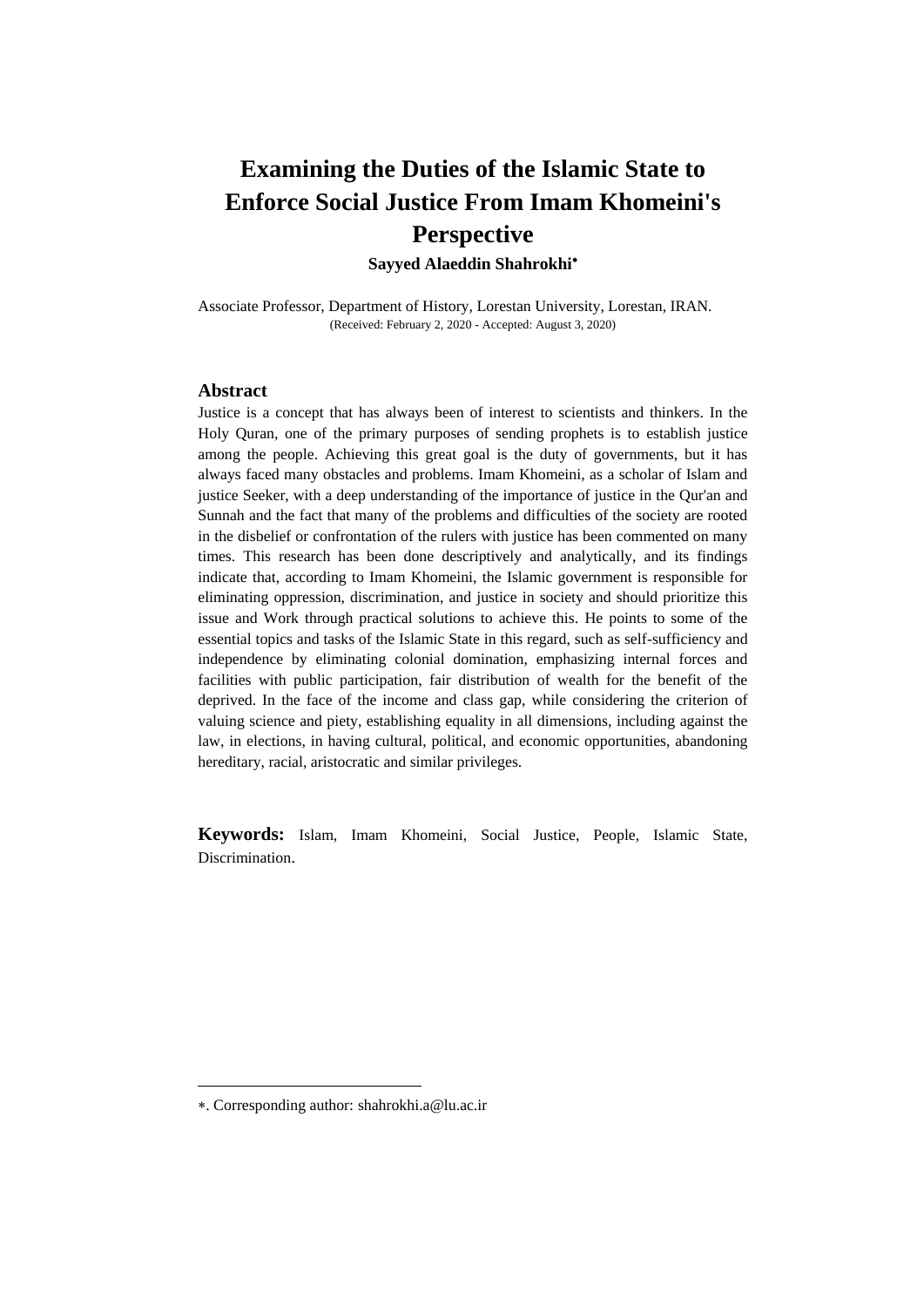## **Introduction**

The issue of justice has long been of interest to human beings. The sages and scholars have objected to this. Although the general public and even the rulers remember the word well, specific difficulties explain and put it into practice. Justice is one of the most complex issues that human thought has been thinking about; the theoretical complexity of justice, on the one hand, and the great difficulty in its practical realization on the other, have sometimes made justice an imaginary and dreamy concept.

In the divine culture, the perfect example of which can be seen in the rich Islamic culture, justice has a unique and vital place. In several verses, the Qur'an emphasizes the administration of justice and considers even the most important philosophy of the resurrection of the prophets to be the establishment of justice. In the Qur'an, from monotheism to renewal, from prophecy to Imamate and leadership, and from individual ideals to social goals, everyone is based on justice. Justice in the Qur'an is in harmony with monotheism, the pillar of resurrection, the purpose of the legislation of prophecy, the philosophy of leadership and Imamate, the criterion of individual perfection, and the scale of community health.

In a word, the only word that expresses the kind of lordship, sovereignty, creation, and guardianship of God Almighty over the universe is justice. Justice is the Lordship's way, the truth custody, the method of invention and His rule base.

The prophets, imams, and saints were, of course, inviters and agents of justice. Many of them have endured many hardships and sacrificed their lives to achieve this goal. Undoubtedly, one of the prominent features of divine personalities is the existence of the attribute of justice and having this feature in relationships with others. The slightest oppression of them never observe, or they cannot be seen in the oppressors' ranks, but the course of the process is the opposite.

Imam Khomeini, known as the leader of the greatest revolution of the last century in his personal life, was known for his simplicity of life.

After gaining power, unlike many leaders of the movement, he maintained his simplicity of life. Not only abandon the deprived groups of society, but he also prioritized them in his plans. He considered the roots of many disorders and corruption in the company in the Not done of justice and provided superior solutions to achieve this important goal with his penetrating view. This pious scholar, according to the Qur'an and Imams valuable guidance, has always emphasized on managers and government officials to serve the members of society, especially the deprived. And in their speeches or government instructions, he set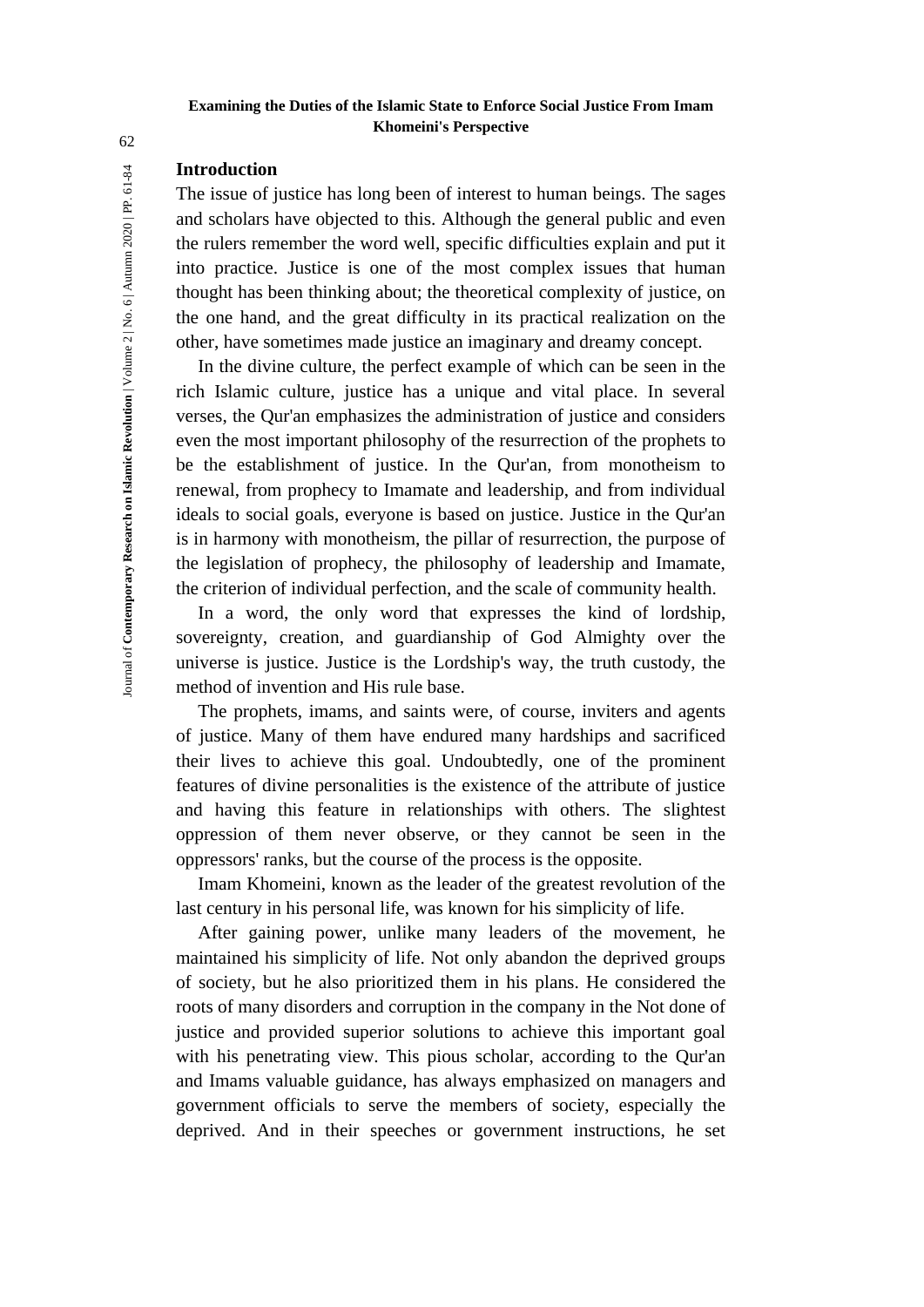specific strategies for everyone, especially those involved. Due to the great importance of justice, we should conduct detailed studies on these guidelines to provide the importance of various dimensions and angles of this crucial issue for society, mostly officials and the academic and practical fields for reducing the rapid growth of aristocracy and Creating incredible classroom distances.

The research's central question is, what is Imam Khomeini's strategy in achieving social justice by the government, and 'what mechanisms does he propose to achieve it?' This research hypothesizes that the Imam has held the Islamic government responsible for planning and prioritizing justice in society before God Almighty and the people, and has provided some solutions to achieve this critical goal. In this study, social justice from Imam Khomeini's perspective as a dependent variable, government, planning centers, government agencies, and some famous institutions are independent variables. To article time, the library and documentary methods used. In this regard, a collection of lectures, messages, and writings of Imam Khomeini in the available authoritative sources and books identified and action took, and performed other research stages.

### **1. Theoretical Framework**

This research's theoretical framework is obtained from the relationship between the dimensions of justice and the mechanisms of social justice from the perspective of Imam Khomeini and by the Islamic State. Justice is a concept that needs to operationalize to fully understand and adapt it to the situation and conditions of each society and individual. To this aim, it is first necessary to consider the dimensions and components of justice. It is required to state that justice and its righteousness is not because it puts everything in the same order and makes no difference between them, but because it puts everything in its rightful place. Justice does not require the abolition of distinctions, but the observance of rights, which is very delicate and precise.

Justice is one of the ideals and aspirations of all human beings and is the most critical factor that has motivated protests or revolutions and riots among the ordinary people who formed the majority of society throughout history. One of the undeniable facts of human life history and the basic concepts of the philosophy of history and politics is that injustice provides the grounds for the decline of civilizations. The desire for justice, inherent men need, has always been hindered by some extravagant contemporaries. Essential pages of human history are usually dedicated to the struggle for justice and the emergence of certain figures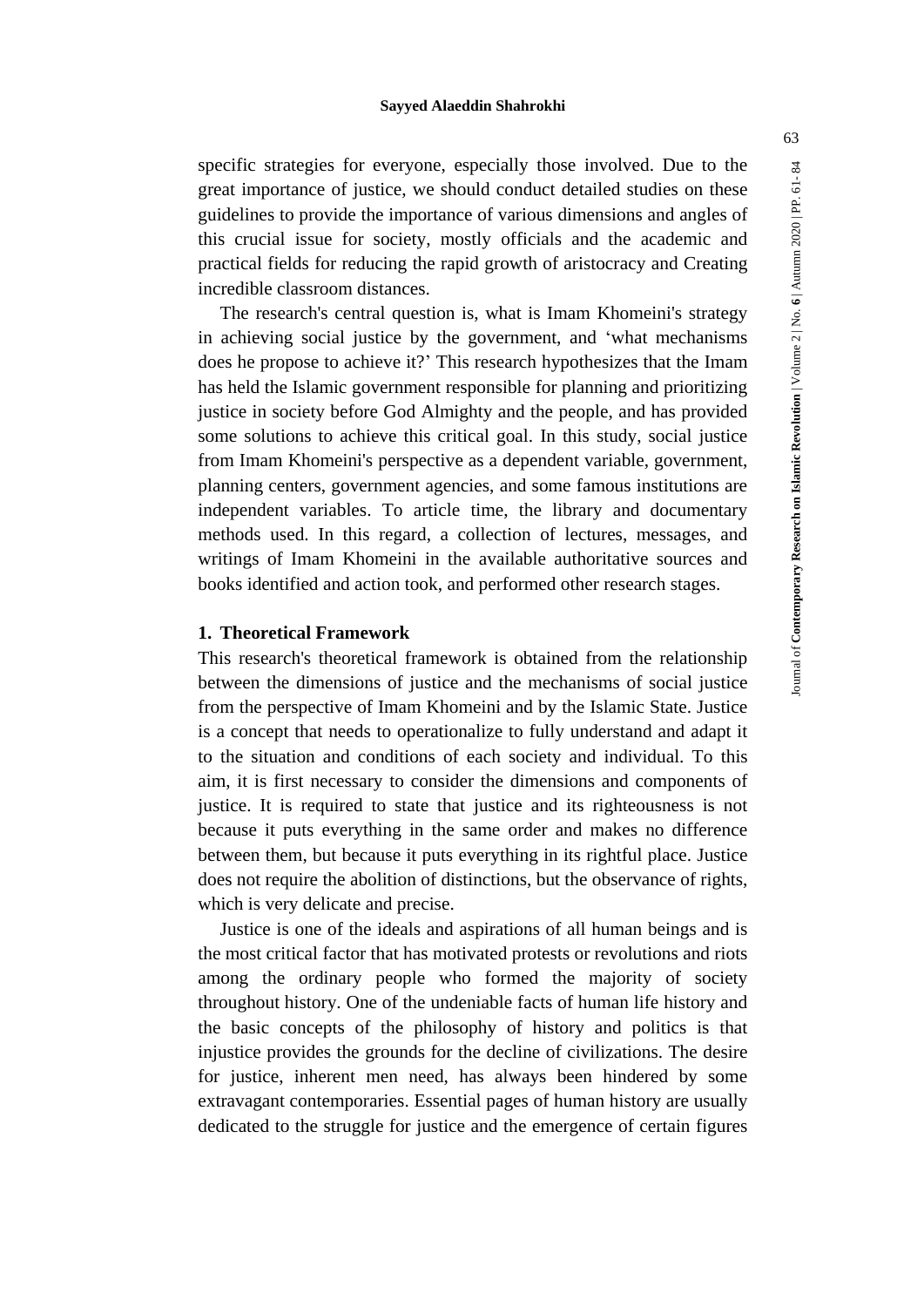as nations' heroes to achieve this critical goal. Different views on the concept of justice have been expressed among various thinkers, some of which are mentioned below.

Plato discusses justice while providing an overview of the ideal society or utopia. He believes that heaven has four attributes of justice, wisdom, courage, and self-control, the most prominent of which is justice. This attribute creates the rest and coordinates them, both in society and in the individual. According to Plato, justice is for each community member to be satisfied with the situation and position in society, accept it and perform the duties related to it to perfection (Jamshidi, 2001: 62).

Aristotle, a student of Plato, also considers man's true happiness in virtue and virtue is manifested in its highest form in justice (Alam, 1997: 31); According to Hobbes, justice is the fulfillment of obligations that a person has fulfilled out of self-interest. So, the basis of justice is the contract. Hume, influenced by Hobbes and inspired by the school of originality, also saw justice in pursuing mutual interests. The question of justice arises where their interests and differences are at stake. Therefore, people can agree on a fair deal; such a contract should be considered adequate according to personal interest (Bashirieh, 2008: 116).

Justice Islamic definition is fundamentally different from economic philosophy. Justice and its implementation have a divine basis, so God Almighty's responsibility will not be enough to implement Islamic justice in economics and politics by resorting to social theory and modern government. The position and interpretation of justice in socio-economic philosophy, following its contexts in philosophy, has its general and new meaning, epistemology, ontology, anthropology, and methodology, presented as the subject's principles and the last pillars of each current of thought. For example, suppose one asks why people like John Stuart Mill and Jeremy Bentham have made individual desirability and satisfaction the focus of their socio-political philosophy. In that case, we must return to this epistemological layer and respond to Hume pointed to the basis of anthropology and scientology in the head of the new utilitarian dynasty (Alam, 1998, 422).

Nozick's insistence, quoting Kant, that the poor and needy have no right to violate the security of individual independence and freedom, shows the exact difference between these two areas of thinking about the ultimate and fundamental value of justice (Vaezi, 2004: 194).

Analyzing the concept of justice, Allameh Tabatabai writes: Justice means serving the middle way and avoiding excesses and excesses in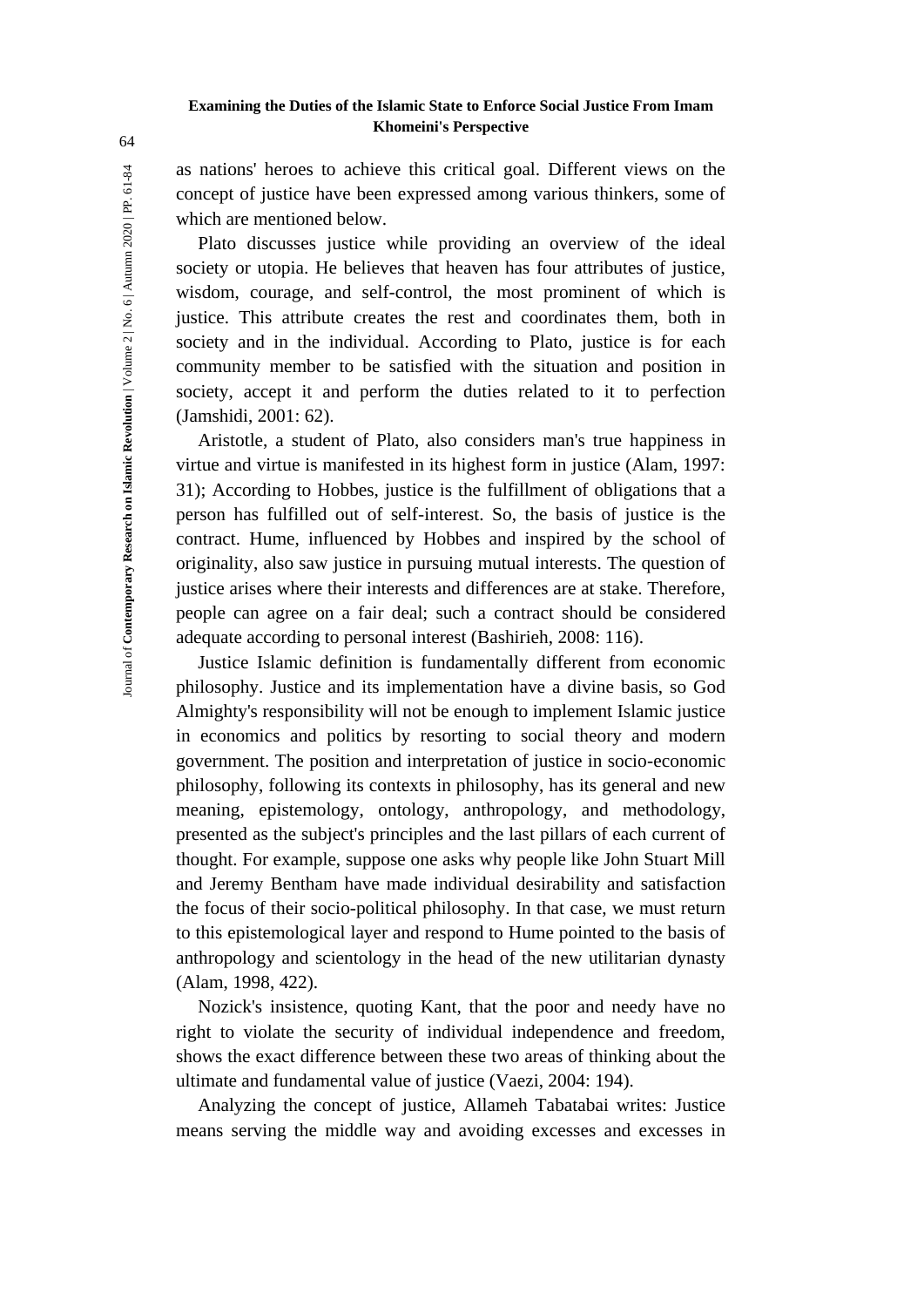deeds, and of course this is the conceptual meaning of justice. Otherwise, the truth of justice is to establish equality and have harmony in deeds. In justice, everyone is given a due share, and therefore everyone is equal in achieving their due share and being in their expected position. Justice in beliefs means believing in what is right and deserving, and justice among people means putting everyone in his proper place, which is intended for him in reason, law, or custom. With this explanation, the similarity of the concept of justice with beauty also becomes clear (Tabatabai, 1993: 331).

In this way, he tried to explain the credit aspect of justice by preserving the foundations of realism and taking it out of the state of pure authenticity.

# **2. The Concept of the Islamic State in Some Schools of Thought and Islam**

One of the most critical human institutions that have played an essential role in human social life is the government. From the first stages of this institution formation until now, there has not been the same attitude about the government's limits and duties and has been different in terms of views. Still, in conclusion, the government can be considered a power structure that nations to establish law and order. They create between themselves and defending their land (Ashouri, 2013: 163).

In Islam's history, the first government was formed by the Prophet of Islam (PBUH) in the Medina. He had to form a government to fulfill his three tasks: propaganda, judgment, political leadership, and Emigration from Mecca to Medina. Also aimed it at creating a government, which was considered a topic in Islam's political history (Hatami, 2005: 40).

The first step in state-building was to establish brotherhood among Muslims (Blazeri, 1424: 318); because the construction of Islamic society is based on unity based on religion. Compiling the date of Hijri and building a mosque are some of the other actions of the Holy Prophet (PBUH) to make a state. The drafting of the constitution is also the last stage of state-building of the Prophet of Islam (PBUH) (Kaabi, 2014: 144).

The formulation and signing of the Treaty of Medina based on faith, ideology, and free will, with the knowledge of the new nation among tribes, clans, and even ethnic and religious groups such as the Jews, which became known as the first constitution, was unique in the world. It was the prelude to political unity for the Arabs of Medina and then for all Arabs and Muslims (Hamidullah, 1987: 26).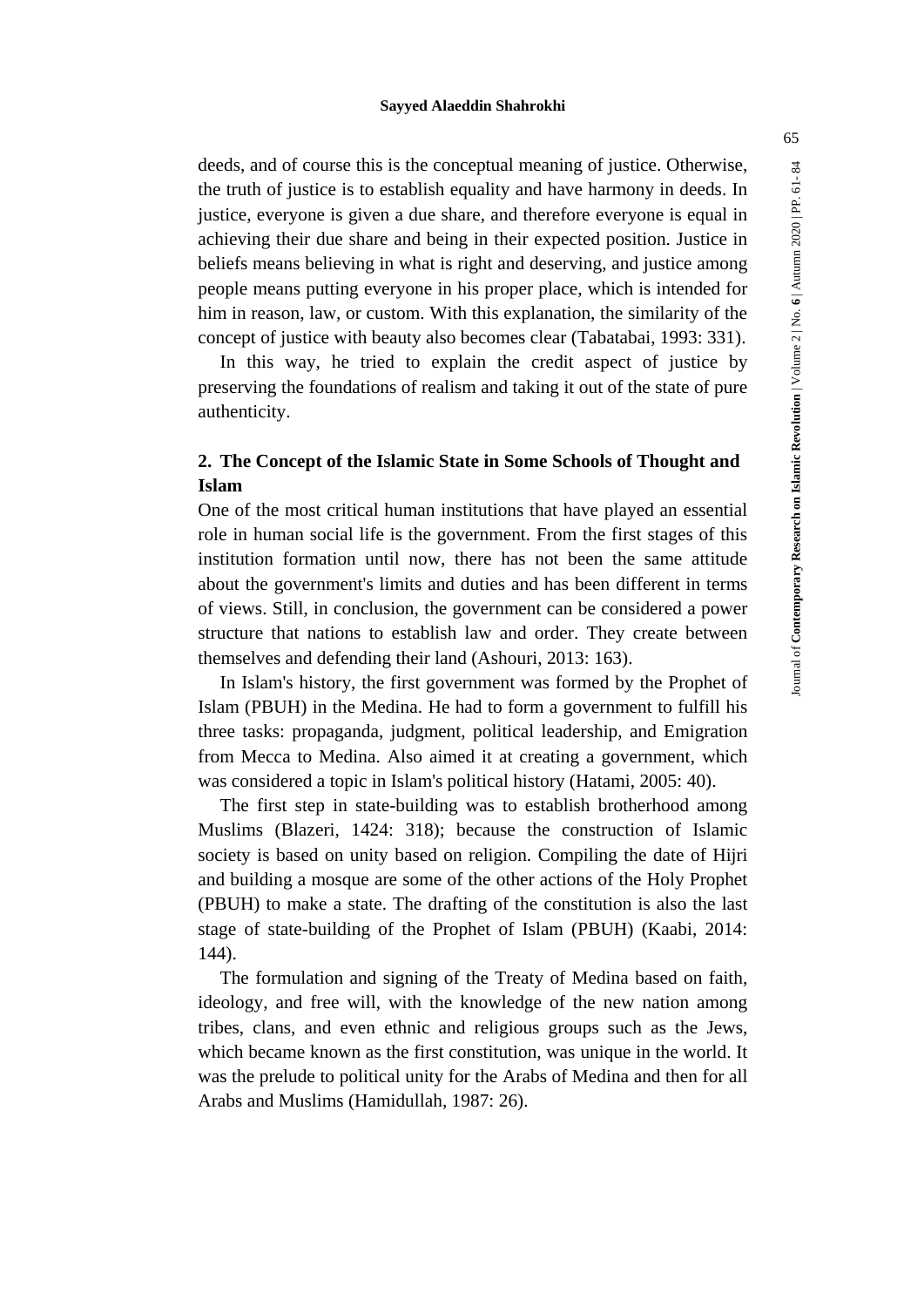According to this constitution, which consisted of administrative, judicial, defense, legislative, and governmental organizations, Muslims of every tribe, stratum, and a group formed a nation based on divine solidarity (Jafarian, 2013: 27).

Regarding the Islamic State, due to the existence of various views and also the inaccuracy of its duties, some scholars have considered the types of authoritarian, socialist, welfare and institutionalist governments to apply to the Islamic State. Still, in general, the concept of government in Islam in the form of There are two Sunni and Shiite theories. The Sunnis believe in four views of settlement, succession, council, and domination (Haji Sadeghi, 2007: 192).

In Shiite thought, according to the centrality of the subject of Imamate, the theories of the government are in the form of two periods of the presence of the Infallible (A.S) and the period of absence: Believing that God Almighty has chosen the infallible Imams (A.S) to run the political system and guide the Islamic society after the Prophet (PBUH) (Firahi, 2015: 41-42);

In the age of occultation, when the Infallible Imam and the Caliph of God are in the veil of occultation according to their interests; The responsibility of managing and supervising the affairs of the Islamic State and the missions of religion, it is explaining, interpreting and executing divine commands, leading the Islamic society and judging, has not been suspended, and religious experts inevitably undertake to perform these severe duties on behalf of the Imam (Haji Sadeghi, 2007: 197-198).

In recent centuries, there have been various views on the role of government in society. The formation of modern governments in Europe and its subsequent dramatic changes in government functions, mainly economic functions, has led to many debates in the political and economic literature. In general, Haywood examines government from three perspectives: the idealistic approach, the functionalist approach, and the organizational approach. In the idealist approach influenced by Hegel, the state is the crystallization of Public Self-Sacrifice. In the functionalist approach, the government is a set of institutions responsible for social order and stability. In the organizational process, the government is a set of Public institutions accountable for social life's collective organization and established at the public's expense. Haywood considers the government's most essential characteristics to be governing and exercising absolute and unlimited power, the generality of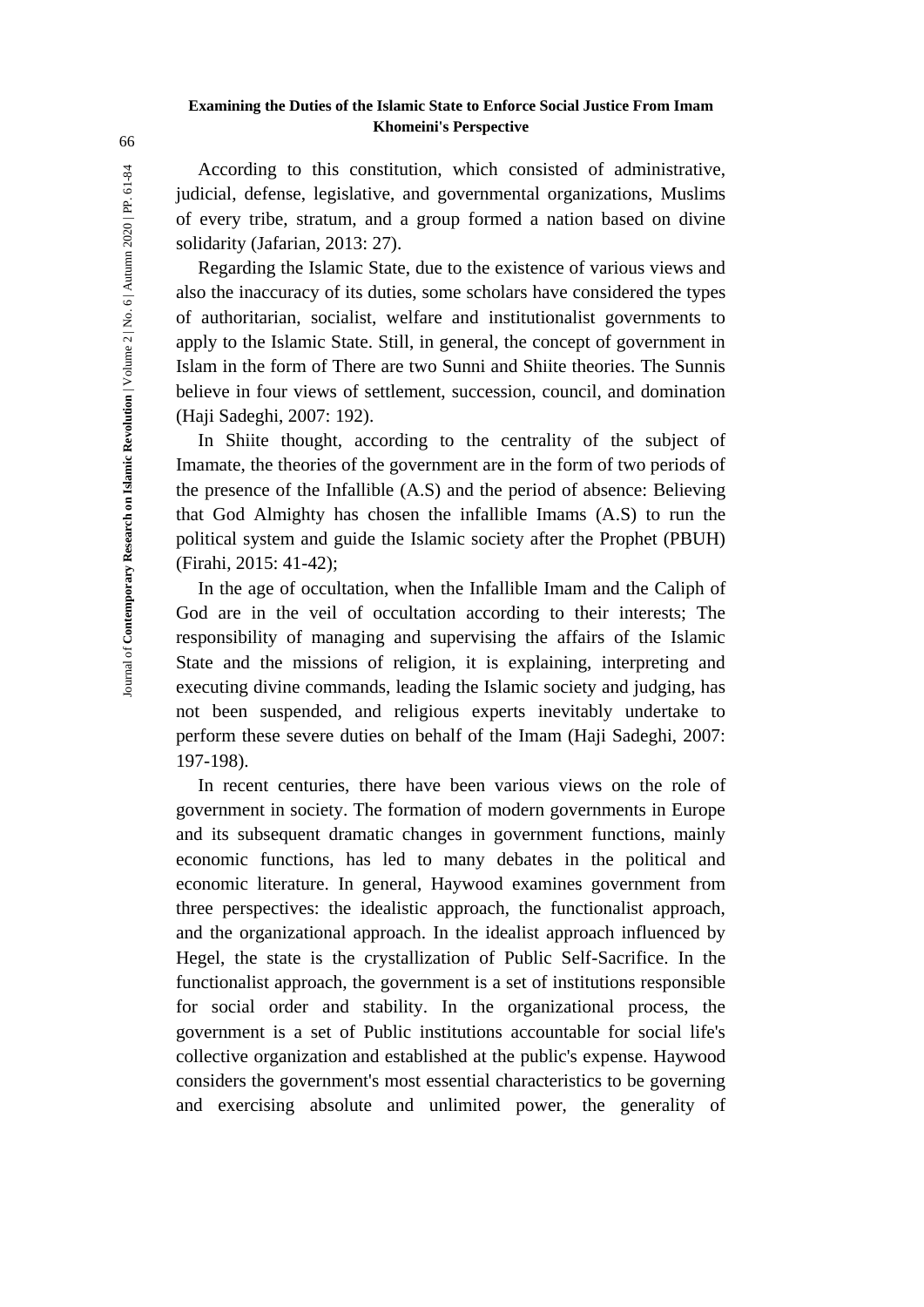$61 -$ 

Journal of **Contemporary Research on Islamic Revolution** | Volume 2 | No. **6** | Autumn 2020 | PP. 61-

Journal of Contemporary Research on Islamic Revolution | Volume 2 | No. 6 | Autumn 2020 | PP.

government institutions, legitimacy, being a tool of domination, and being territorial (Haywood, 2013: 129-131).

### **3. Islamic Economics From Imam Khomeini's Perspective**

Given that Imam Khomeini's ideas were entirely derived from pure Islamic thought and emphasized this point, it is necessary to look at his economic views briefly. From the Islamic point of view, man is defined as follows: In his nature, he can have his brothers and provide himself with solids, plants, and animals. He loves heavenly and divine, and man has a combination of nature and the intangible property and meaning, body, and soul (Motahari: 249).

Man has both spiritual and material needs. Different views have been expressed on how humans benefit from these needs. In the Qur'an, God considers the complete peace of man in approaching God and says: Indeed, only with his remembrance will the hearts be at rest (Qur'an, 13: 28); at the same time, however, he considers material blessings for public use and states this in several verses. Including: It is He Who created for you in the earth (Qur'an, 2: 29).

What is in the heavens and what is in the earth is subservient to Him (man) (Qur'an, 45: 13), so man has the right to use these gifts legitimately.

Although considered different attitudes as Islamic economics in our time, Imam Khomeini, in some cases, explained the pure Islamic economy. According to him: Presenting plans and explaining the orientation of Islamic economics to protect the interests of the deprived and expand their public participation and fight Islam with money seekers, the greatest gift and good news of human freedom from poverty and poverty. (Research in explaining the system's strategy from the words of Imam, 1988: 88).

Summarizing the Imam's view shows that economics is not an ideal and goal that all issues and even humanity should be used to provide it. Still, the economy should be at the service of the people. Should involve people in the government's economic activities, not as a capitalist economy that turns human beings, especially the deprived, into exploiters, but an economy in the interests of the deprived.

### **4. Social Justice in the Book and Tradition**

God, in some verses, has not only vehemently denied the attribute of oppression. Still, he has made the creation of installments and social justice one of the crucial duties of the prophets, saying: And we sent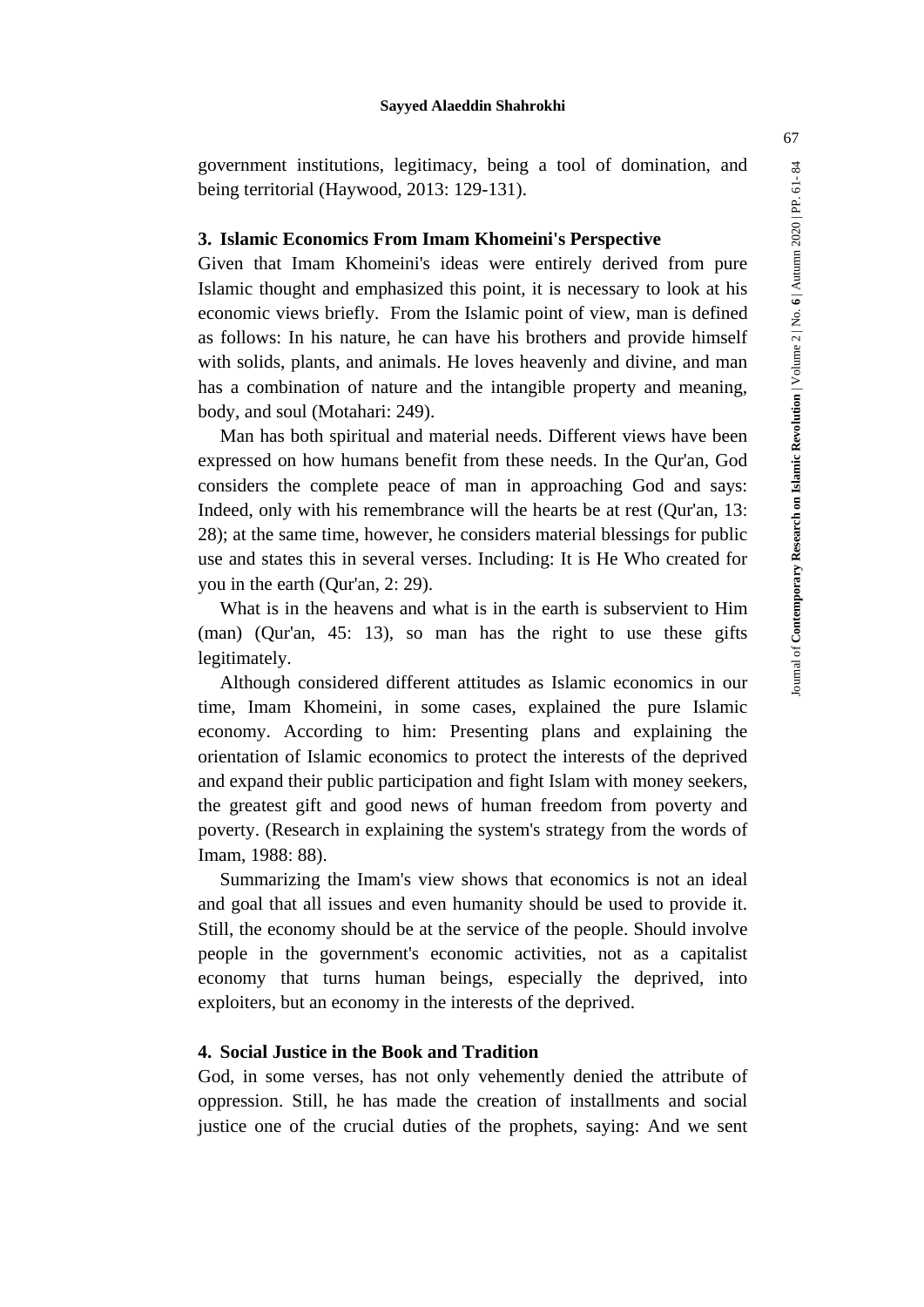down with them (The Prophets) the Book and the Measure that the people may establish the justice' (Qur'an, 57: 25). According to the use of the word justice in the Qur'an, the meanings of this word are as follows: justice means equality, moderate, justice, moderation. Its source is (Justice), which means being a judge, judging, and being fair (Makarem Shirazi: 366). Sometimes, according to the evidence, the purpose is to observe justice in all aspects of human material and spiritual life. In some cases, the destination is economic justice, and, in any case, the ambiguities in words should be removed (Sobhani, 1982: 142-140).

According to justice definition, it means placing everyone according to the rules of reason, sharia, and custom where they deserve it and moderation, avoiding both extremes and shortcomings in everything. So we find that justice is not the same as the concept of equality; instead, equality is unfair to justice. Of course, in the case of equal rights for individuals, it is fair to observe equality in the exercise of their rights.

One of the most important prophets and divine leaders' most important goals has been establishing justice in societies. In this regard, social justice has always had a special place among them. From Islam, social justice is a reflection of divine justice in bringing human society to the characteristics and attributes of God and the Qur'anic community. In the Qur'an and Sunnah, words such as justice and benevolence have a value meaning, and oppression is forbidden. There is a lot of evidence on the subject of social justice in the Qur'an and Sunnah that will mention only a few of them.

In this regard, it is stated in the Qur'an as follows: God does not oppress anyone as much as a particle (Qur'an, 4: 40); Say (O Messenger of Allah) My Lord has commanded justice and righteousness (Qur'an, 7: 29); God commands justice and benevolence and forgiveness to His relatives (Quran, 16: 90) and From the word revelation, it can infer that social justice means treating each member of society in a way that deserves it, and in a place that deserves it. According to the above verses, all society members, whether individually or collectively, publicly or governmentally, have been commissioned to establish this divine decree, namely justice. Naturally, if this is the only thing that is done in Islamic society, we can boldly say that there is no need and no oppression left in humanity. In addition to justice, God has also mentioned benevolence; it means reforming the poor and needy, spreading mercy and creating love, and having other sound effects that return to good deeds. It causes wealth to circulate in society and create public security (Tabatabai, 1984: 506).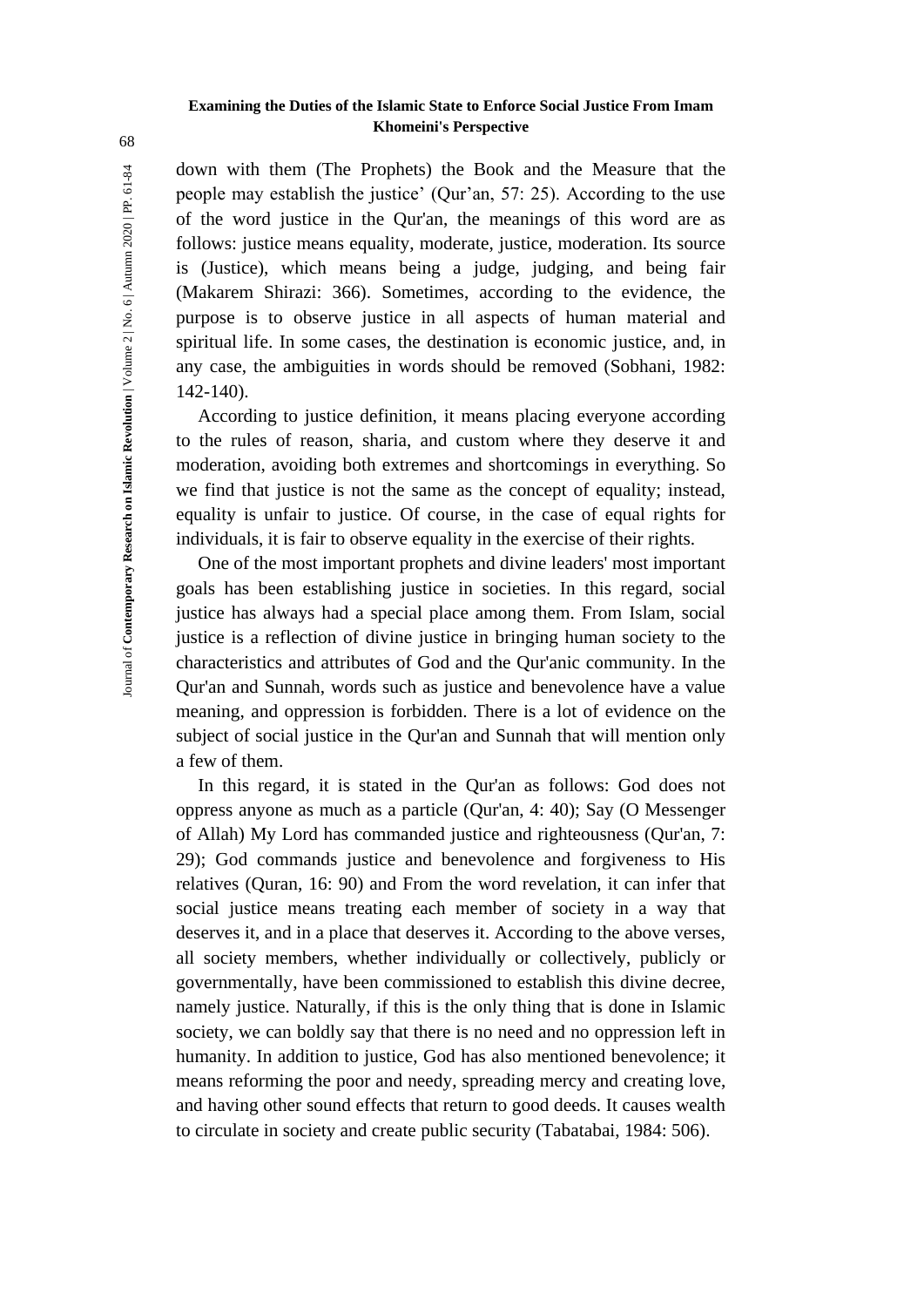The divine prophets have been oppressed, not arrogant, by this mass of people. Ali (A.S) says: And they (the prophets) were oppressed people that God may examine them hungry (Feyz al-Islam, sermon 234, verse 21). The reliance on social justice in the Islamic government is a reflection of divine justice in bringing the human community to the characteristics of God and the ideal society of the Qur'an (Biazarzar Shirazi, 1987: 22).

From the first day of resurrection in Mecca, Islam's holy and liberating religion declared its main social goal to establish installments and justice among human societies. It was the reason why the Quraysh's arrogant enemies were at enmity with the Holy Prophet of Islam. Because the Qur'anic verses, especially in the twenty-ninth and thirtieth parts of the Holy Quran, have attacked the arrogant interests. The usurers and herdsmen of Quraysh could never have easily overcome these threats, were the words that shook their hearts. But the oppressed took a seat and became more steadfast in their faith (Shahidi, 1990: 47).

In his letter to Malik Ashtar, Imam Ali (A.S) emphasized on this issue and wrote: Know that the best light of the rulers' eyes is the establishment of justice in their domain and the emergence of friendship between the subjects (Golpayegani, 1982: 54).

In another part of the letter, the first Imam of the Shiites states: Then God, God is among the poor and needy, from the group of the poor, the afflicted, the needy, and the sick (Ibid: 63). In Islam's religion, human beings are equal before God, and the criterion of superiority over one another is only the degree of each one's purity. In economic terms, the holy law of Islam has laid the foundation for justice.

# **5. The Relationship Between Social Justice and the Islamic State**

The Islamic State is a trusted representative of the people to realize the divine and human values emphasized and considered in the Holy Quran and the Sunnah of the Imams (A.S), so the Holy Sharia defines it. In this regard, according to of proper implementation of society's economic policies, it tries to pay attention to the observance of real interests and corruption related the necessity to these interventions. The basic principle of the need for social justice in society, which includes realizing justice in production, exchange, consumption, and distribution, in the ideal Islamic economics model, the government's role is fundamental. In creating relative balance and economic guidance and management in all four of the mentioned area, the government's role in the financial system will be minimal and only to create opportunities and remove obstacles to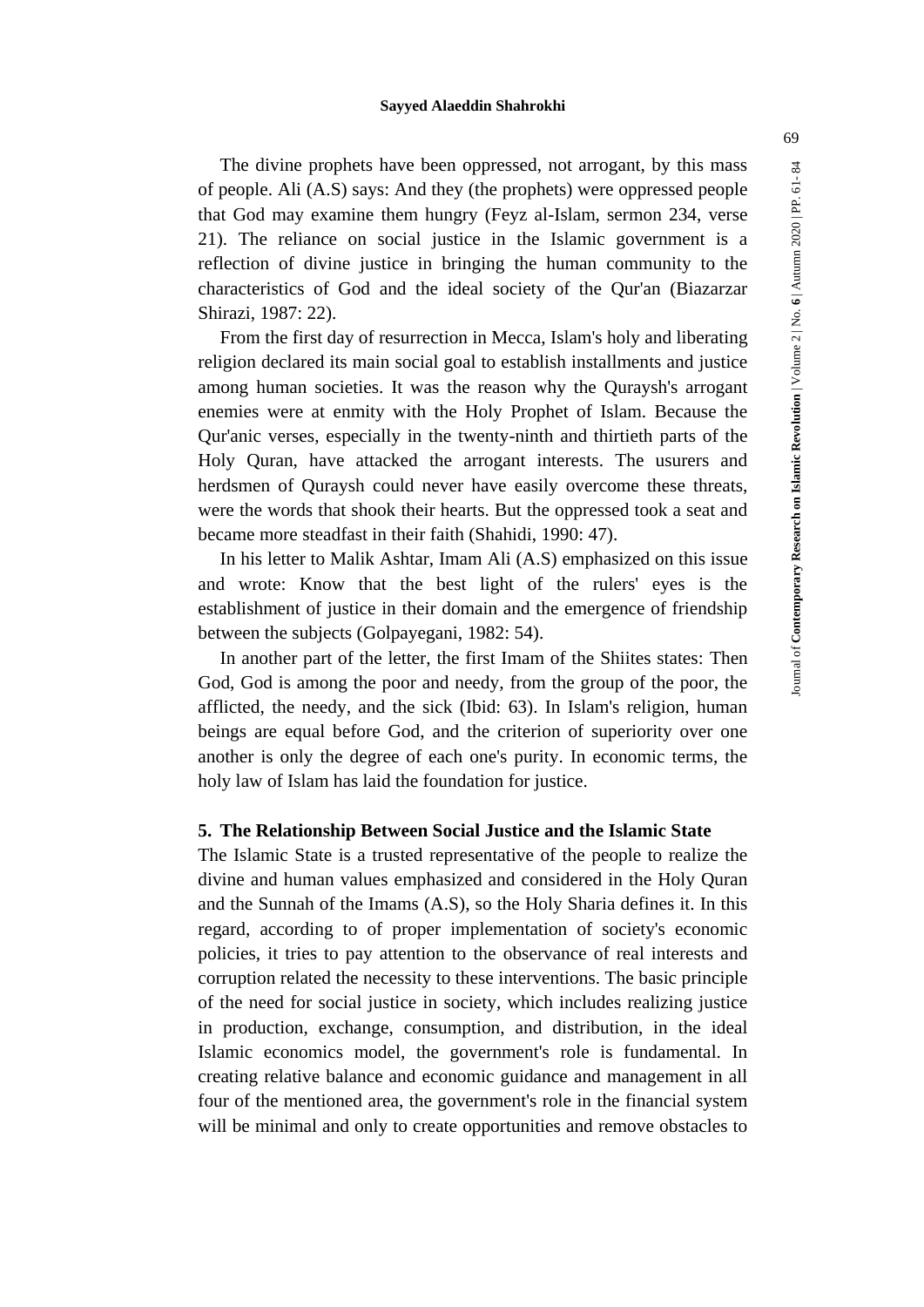achieving economic justice. The government's role in the economy is to realize rights through the regulation and control of relations and distribution networks in economic ties.

The government's most basic responsibility in achieving social justice in society is to strive to create economic balance in the community; the purpose of compensation is for people in society to be balanced in terms of living standards to reduce the class gap between different classes. The amount of government assistance to the deprived is until they become needless to enjoy life's benefits following the day's conditions. This assistance includes, in addition to Muslims, non-Muslims living in the Islamic realm (Sadr, 1981: 297).

Another critical responsibility of the government to ensure economic justice is to provide a suitable platform for people's economic participation. In fact, in the Islamic society, efforts should be made for the government to consider and provide for all the people's interests, but on the other hand, things should become less governmental as much as possible (Beheshti, 1999: 21).

What has been shown by experience in other countries' economic activities is that it is impossible to combine individuals' financial freedom and government intervention in the economy because, in the current situation, life requires increasing government intervention in the economy and welfare. On the other hand, this intervention reduces the freedoms of individuals. Hence, the most appropriate way is to resolve matters as much as possible with the people's efforts and government intervention to ensure the fairness of economic affairs.

# **6. Analyzing the Justice of the Prophets and the Religion of Islam from the Perspective of Imam Khomeini**

Since Imam Khomeini's thinking is based on the divine principles of Muhammadian Islam, therefore, he considers the equality of human beings in enjoying divine blessings necessary and does not accept deprivation. In his writings and lectures, he repeatedly emphasizes the aspect of seeking the justice of the religious leaders, of which we refer:

The Prophet was with the poor, to awaken the poor, he rebelled against those who ate the people's property. The Prophet's war was all with the powerful, the rich and the oppressors (Khomeini, 1982: 165). The prophets were from the third class and these poor people (Ibid: 165). The Prophet is one of the lower classes (Ibid, vol. 9: 28).

The Meccans were all-powerful and wealthy, and they saw that if the revolt of the Prophet grew, he would oppose their interests, so they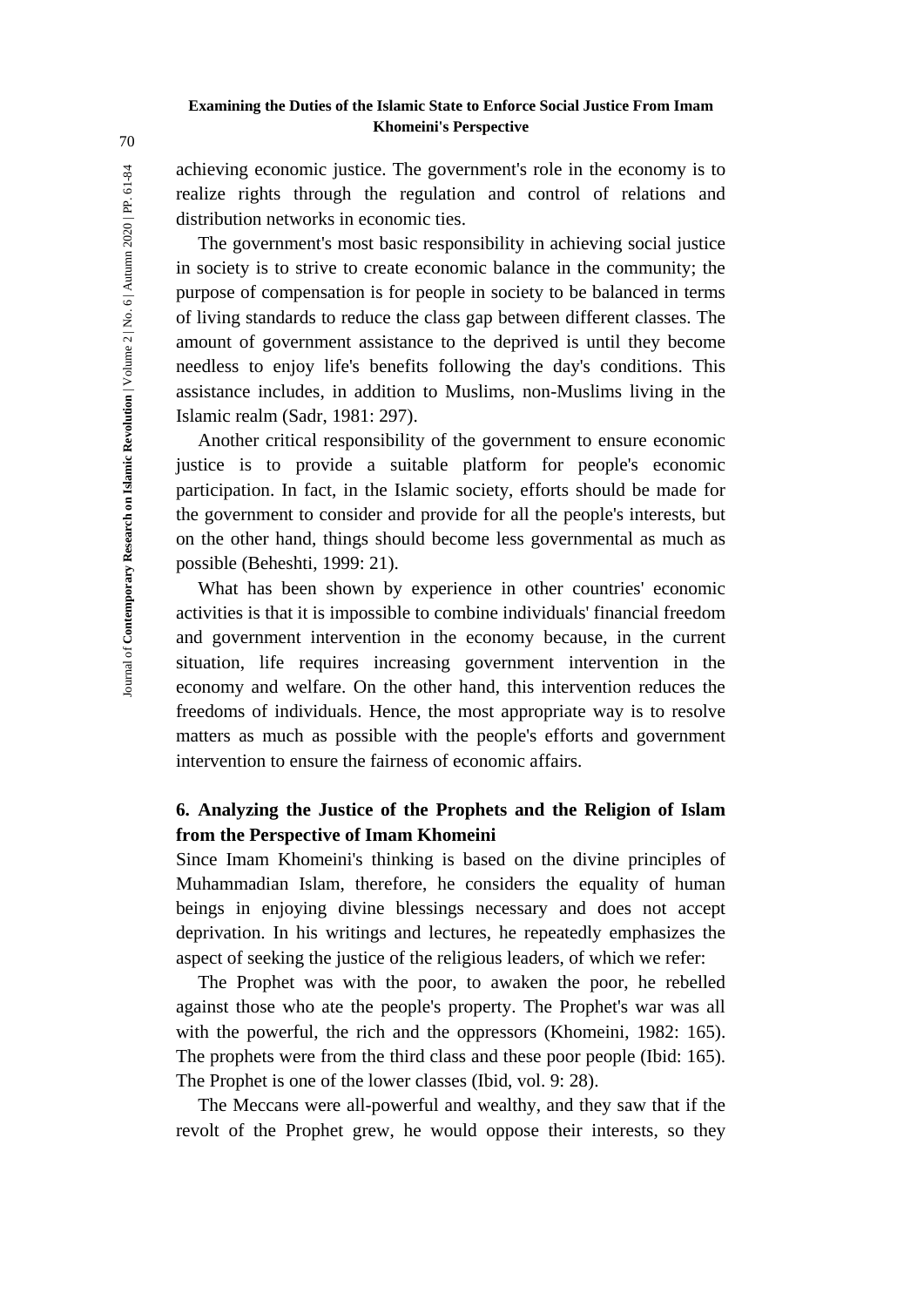opposed him (Ibid, Vol. 2: 165). The goal is to save the oppress, God has promised the scholars not to remain silent about the overeating and cruel exploitation of the oppressed and the starvation of the oppressed (Khomeini, 1981: 71).

According to the Imam, the prophets themselves were from the oppressed class, and the divine religions, especially the religion of Islam, have always mobilized the deprived class against the ruling and exploiting class, so the teachings of Islam have ever conflicted with the interests of the oppressors and exploiters. Islam seeks to promote social justice, which is one of the essential duties of the prophets, in society through the care of the weak and the deprived people and the adjustment of wealth. It is worth mentioning that some scholars have stated this in the past. Ayatollah Naeini, one of the contemporary scholars, writes: The survival and permanence of the property and the government depends on the unity of the governor with the subject, and the abuses, sacrifices, and oppression of the guardians are in urgent need of extinction (Naeini, 1982: 129).

# **7. The Necessity of Fighting Injustice from the Imam**

The great importance and emphasis that Imam Khomeini considered for justice and its implementation in the Islamic society caused them to pay attention to the obstacles to realizing justice and eradicating justice many times. By dividing society into two oppressive and oppressed strata, he believes that colonialism applies to all institutions under control, using their political practices as rulers and governing society in such away.

Imam Khomeini says: The colonizers have imposed oppressive regimes at the hands of their political agents who have dominated the people, and as a result, the people have been divided into two groups, the oppressors and the oppressed (Khomeini, 1981: 42).

The realization of the fight against injustice is achieved through the implementation of equality in society. Here, equality means right, that is, equality before the law, equality in elections, equality in having cultural, political, and economic opportunities. Accepting equal opportunity does not mean that there are no rules and conditions, but what is essential is that the rules, conditions, and competencies are acquired. Imam Khomeini (RA), while accepting the man's equality, considers the only criterion of equality to be righteousness and purity from deviation and error. He believes that we should fight against whatever wants to disturb equality in society, he says in this regard: And also, from this principle of monotheistic belief, we are inspired that all human beings are equal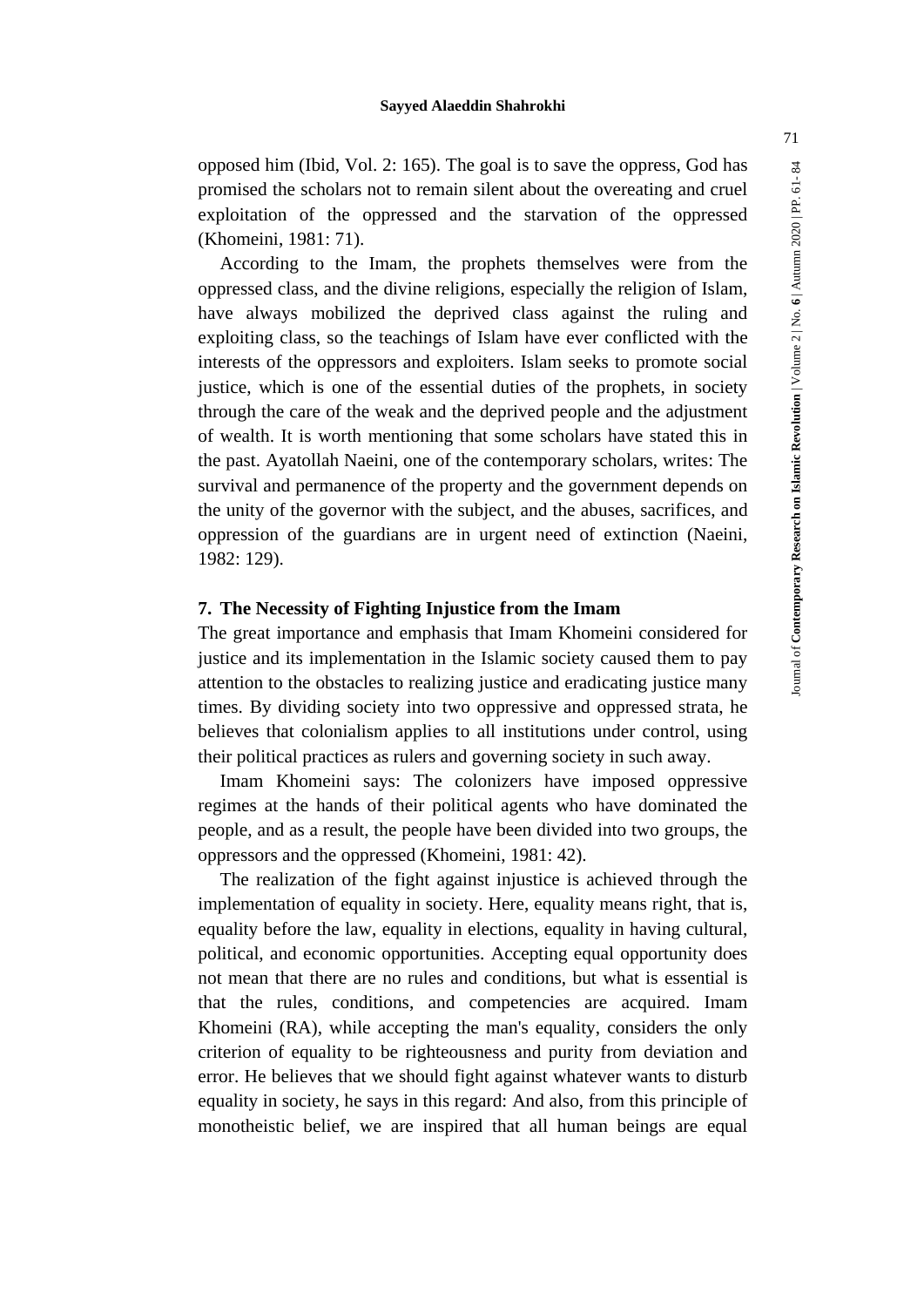before God. He is the Creator of all, and all are His creatures. The principle of human equality and all individual privileges over another person are based on the criterion and rule of holiness and purity from deviation and error. Therefore, we must fight against anything that disrupts equality in society and makes empty and meaningless privileges in the ruling company (Khomeini, 1981: 167).

# **8. Equality Indicators in a Community and the Need to Achieve them Pillars of Social Justice from the Perspective of Imam Khomeini**

Equality indicators in society ignore or canceling hereditary, racial, national, aristocratic, and privileged privileges. In political, social, legal, and economic laws, equality before the law, legal equality means that all people have social rights and can defend themselves against others' encroachment on their rights and go to the judiciary. Equal opportunities available to economic and political facilities exist such equality in political issues such as voting, selection, and observance of the rights of followers of other religions (Hassani, 1999: 226).

Imam Khomeini, with complete knowledge of the Qur'an and the Sunnah, reminds people of the same rights and mentions the criterion of superiority in the characteristics of purity. With the advent of holiness in every person, not only will he not seek oppression, rebellion, and extravagance, but he will see a substantial barrier to these things within himself. The above subject is expressed in Imam's words as follows: I extend to all sections of the nation that in Islam there is no difference between rich people and non-rich people and white and black people, different people, Sunnis, Shiites, Arabs, Turks, and non-Turks. The Qur'an Karim considers a privilege to be justice and righteousness. He, who is pious, has a privilege. He, who has good spirits, has a privilege.

But it's not a matter of material. Points are not assets. Must abolish these privileges, and all people are equal. The rights of all classes are given to them (Khomeini, 1982: 237).

According to Imam Words, the fundamental indicator of social justice is derived from the Holy Quran and the Sunnah of the Imams (A.S) and, following The Emam Ali (A.S), learning justice and public satisfaction, has put itself at the forefront of the criteria of its political-economic system. Instead, the affairs for you are in the middle in the creation and in general in justice and all of them for the pleasure of the subjects (Shahidi, 2000: p. 327).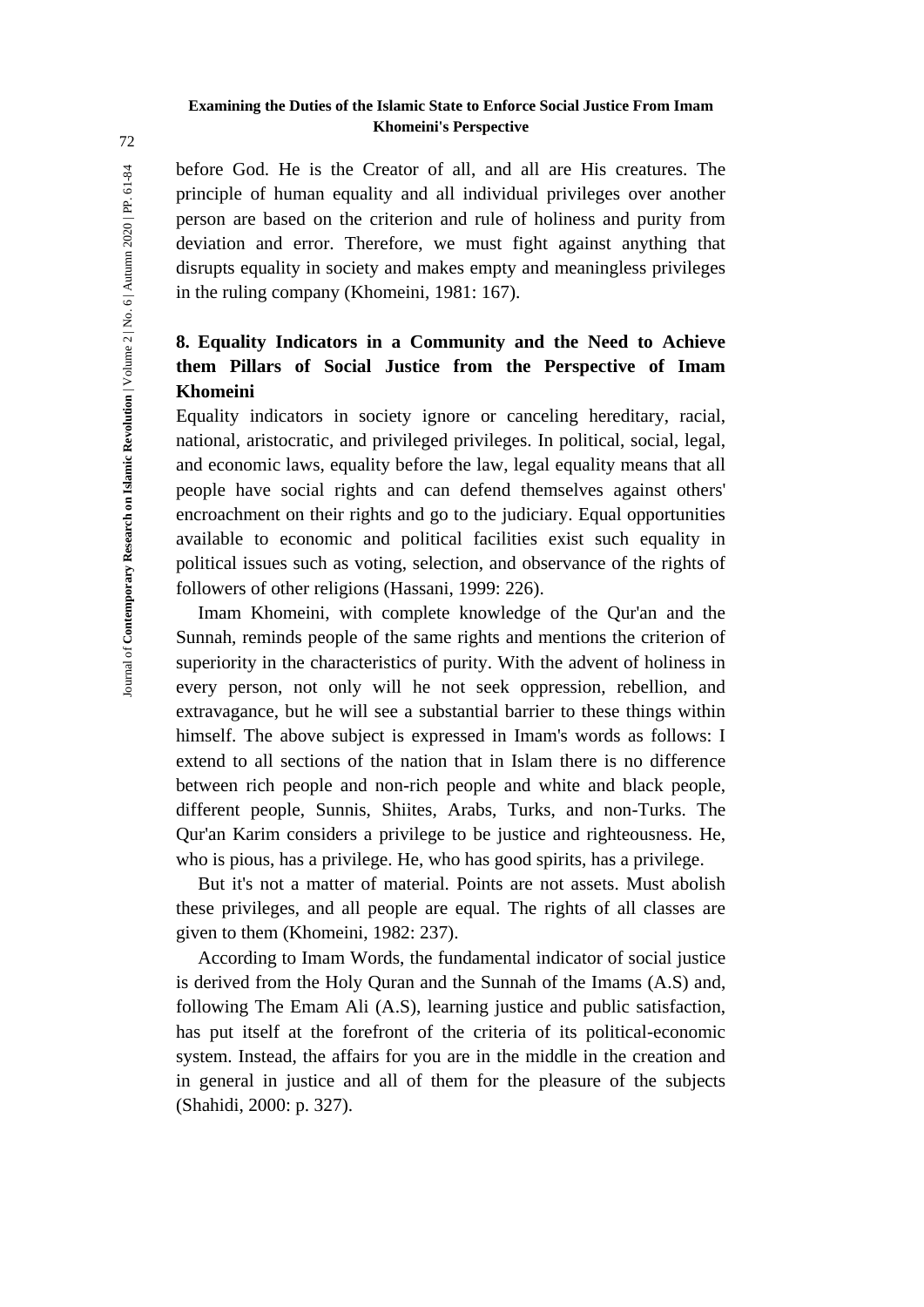Hence, the central indicator of social justice in Imam Khomeini's thought is the realization of individuals' rights by observing equality and justice among them and by relying on the law, in a way that leads to creating balance in society since all human beings are equal in creation.

They will be equal before the laws of creation; In this regard, he says: Race, color, gender, ethnicity, language, etc. do not harm this principle, because the only factor of human superiority over each other is piety and good morals (Khomeini, 1982: 476).

What can guarantee the implementation of this vital indicator in society without discrimination is the implementation of the law equally for all society members. So the second indicator is the commitment of the government to implement this issue within the government and among the people; In this regard, he says: The law is for all people, and everyone must abide by it, and no class and group is exempt from it (Ibid, 330-329).

As a result, according to Imam Khomeini's view, the government's realization of social justice is based on two essential elements. First, the struggle against the greed of influential people, the abandonment of personal interests, and the thinking of the common good, meaning that everyone is responsible and committed to each other. Second, the government must create social balance; that is, it must provide conditions to achieve equality and balance in all aspects of social life for all individuals and society sections. That is, power, wealth, facilities and fields of use, production, distribution, and consumption in society should be such that all people can enjoy the benefits and facilities balanced and follow the requirements and conditions and needs (Jamshidi, 2001: 581).

To achieve these pillars, the Imam has identified the government's axes, which will be discussed below.

# **9. Imam's Proposed Priorities in Line with the Duties of the Islamic State to Achieve Social Justice**

The Imam Not only do they emphasize the need for social justice in society, but they also provide solutions to how the Islamic State and the Islamic State work for justice in community and development, which we will discuss.

## **9.1. Fair Distribution of Wealth**

In discussing development based on Islam, the Imam emphasizes that justice is the most important social goal in his view. In the Islamic system, along with development, material deprivation should not be rooted out and increased. He states the shortcomings of the anti-Islamic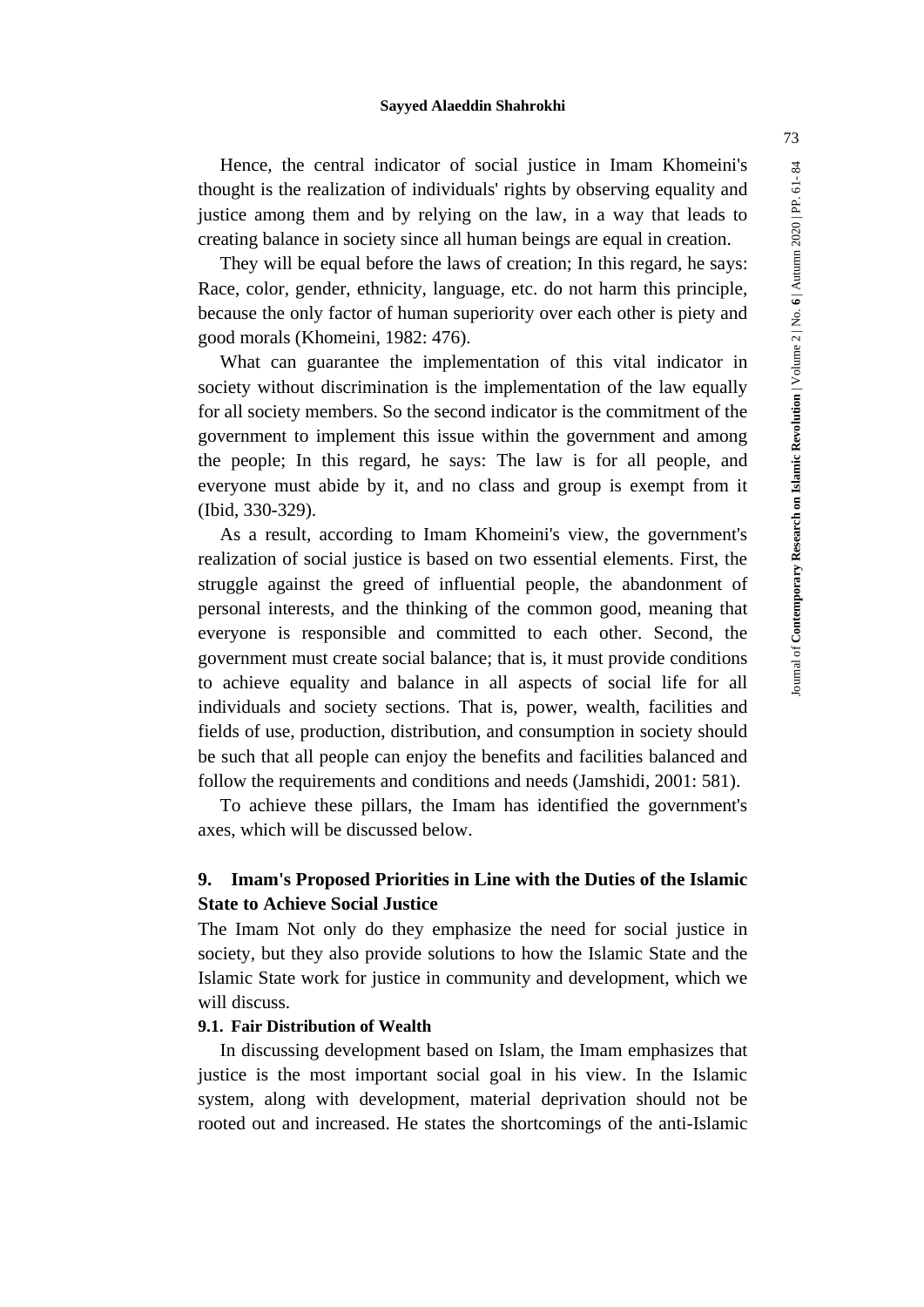Pahlavi government, which claimed to have developed but violated social justice: God knows that the references that come to me, a small part of which I am referring to, that we want to build a reservoir somewhere, that its people don't have water, that these women have to go there from a mile and bring water.

They don't have water. When they don't have water, they don't have electricity. 'Do they have asphalt?' They have nothing. It is the center of the country, 'where does this progressive country spend its money?' Our country is rich, but these philanthropists have put an agent there, above this country, so that these interests do not allow these poor people to reach (Institute for Organizing and Publishing, 1992: 97).

Therefore, in his opinion, the government should adjust the necessary facilities of all people and goods distribution networks to equally meet the minimum consumption needs of individuals in the community and, at a higher level, equalize the standard of living and public welfare. And by doing so provides fundamental steps for achieving justice in society.

Thus, a structure that can take public wealth out of the hands of a few and make it available to the public, giving rights to all, especially those who have no control over wealth and power.

Justice is established when others' rights are respected and given the right, authority, priority, or possession that is the individual's right. The violation of his rights is avoided. In a sense mentioned, not in the sense of what is and exists, it means what it should be; whether it has been observed or not (Beheshti, 1999: 21).

### **9.2. Economic Independence**

Simultaneously, the Imam has complete knowledge of his time's new colonialism and introduces them as an obstacle to development and justice in the third world. He says: You (Western colonialism) do not allow us to grow, because if we grow, your interests are at stake. You want to eat the East and keep the East back. To hold back is to eat the East. You keep the East back. Eat whatever they have (Khomeini, 1981: 138).

According to this view, the colonization of the West itself causes exploitation and backwardness in the Third World, and the prevention of development leads to society's secondary exploitation. Thus, the state's independence, economic independence, and financial independence mean liberation from dependence and the possibility of achieving development and justice. He explains: First of all, we must guarantee the independence of the country. If our country does not acquire its independence, other things will not be right (Khomeini, 1982: 162-161).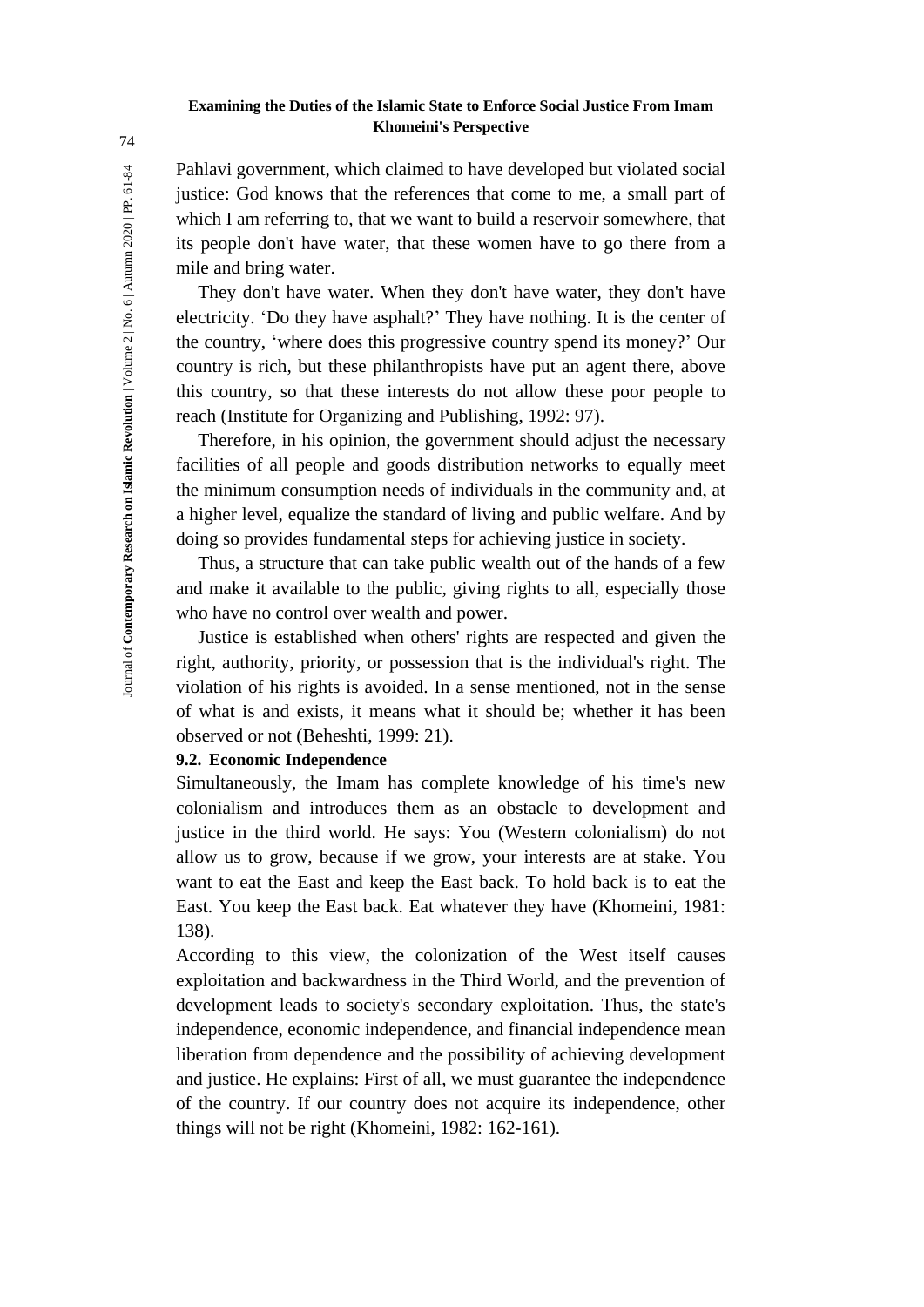In a broader plan, the Imam called for the liberation of the Islamic world from colonial rule and said: I press the public hand of the Islamic nation and the freedom fighters of the world to cut off the roots of exploitation and colonialism, the independence of Islamic countries and break the chains of captivity (Ibid: 139).

The Imam's statements indicate that colonialism, through its dependent political factors at the level of dependent countries, seeks to create economic systems to benefit from these countries' financial resources. The dependent capitalism that arises in these countries will lead to oppression, not justice, so economic independence is essential.

According to Imam Khomeini, achieving economic independence is necessary to ensure economic justice; Of course, they pay attention to several issues in the production sector. First, to produce the necessities of people's lives in the country and there is no need to import these goods from abroad, it emphasizes self-sufficiency in some areas, especially industries and agricultural materials. Considering that achieving independence is done with the government's efforts and the people and that everyone is in any position and is busy with everything, it is necessary to perform their duties well. Finally, he had confidence that by relying on God and effort. To this end, the Imam, while giving confidence to farmers and workers and researchers, assures them that the capacity of the country's natural resources, as well as human resources, is such that economic independence can be achieved (Ibid: 130).

# **9.3. Public Participation for the Benefit of the Deprived**

Imam Khomeini does not consider achieving justice to be achievable without the participation of all people's segments. Still, this partnership's goals are to protect the depriver's interests so that, as in most cases, a zealous and profiteering group does not turn economic spheres into a hotbed. He puts it in this way: The rich should never, under the pretext of their financial obedience use their wealth as a pretext for pride, and impose their thoughts and desires on the poor and the needy. It is the most significant factor in cooperating and involving people in affairs and their tendency to worthy morals and transcendent values and escape from flattery (Office of Preliminary Assemblies ..., 1988: 89).

Imam Khomeini's view is that attracting the broad and comprehensive participation of the people is the way to achieve development and social justice. It is not performed under the auspices of the capitalist economy or in the state economy's shadow. He said: All the people have to join hands, the farmers and the peasants have to work, others help them. It is not possible with just one class, with one government. Today, we want to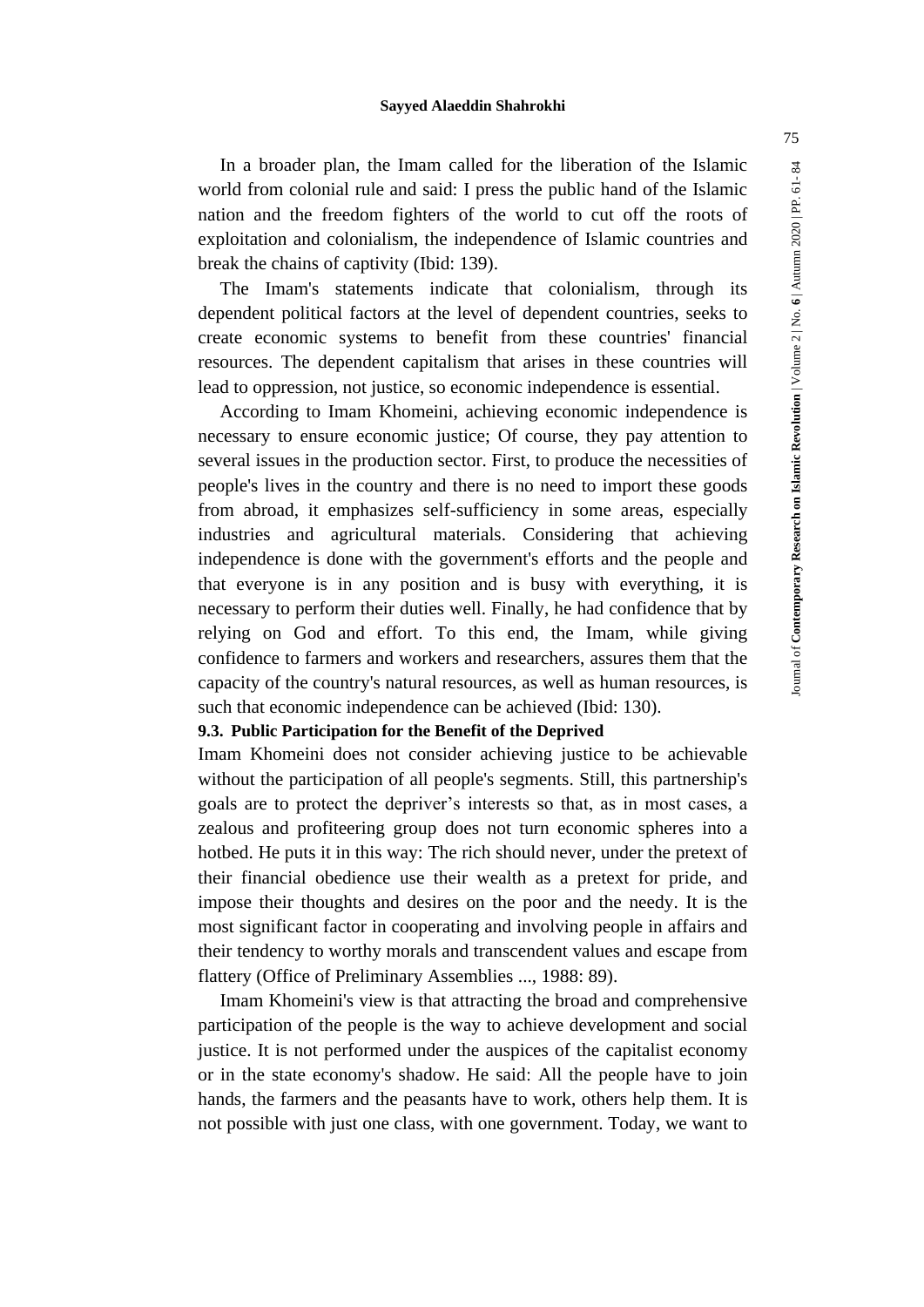bring the whole nation into the government, not to be separated. Let everyone be together; let them be deputies, not let it be a foreigner that people should be afraid of him (Institute for Organizing and Publishing …, 1992: 611). Obviously, by providing the participation of the deprived in these people's economic activities, they will have opportunities to eliminate their deprivation. This process, if strengthened and supported by the Islamic State, is a fundamental step towards justice.

One effective way to reduce the deprivation of vulnerable sections of society and help achieve justice is social security. Social security's primary goal is to remove the dust of poverty in the community and create the conditions for an active role to be played by this group. He suggests for social security to be done correctly, including the election of government officials and government members in general from the middle class or below; because they know more about the problems and issues of the lower strata of society. They can better solve these problems. But wealthy or upper-class officials are not familiar with these issues, and most of these people only think about increasing their wealth and power (Khomeini, 1982: 413). Of course, there are ways to participate more actively with the deprived in other areas, one of the most important of which is employment. According to him, the job should be created for the lower classes so that all of them enjoy a decent life (Ibid: 454).

# **9.4. Creating the Same Conditions for the Public**

The Imam does not consider the existence of different classes in society to be the cause of inequality, but rather condemns individual studies and groups' exploitation by special privileges. In particular, through their financial power, these groups usually infiltrate the layers of the ruling regime and, of course, use other means to eliminate deprivation, growth, and prosperity. He states: The rich should never infiltrate the government, rulers, and administrators of the Islamic State because of their financial assets (Khomeini, 1982: 474-472).

According to the founder of the Islamic Revolution, social equality is the creation of equal conditions in terms of economic and social conditions for the public and eradicating poverty. He puts it this way: Our war is the war of our school against all oppression, our war is the war of Islam against all the inequalities of capitalism and communism (Ibid: 237). Islam does not prefer the class to another, and a materialistic tendency; Islam considers all levels equal (Ibid, vol. 6: 190).

According to him, social equality is creating similar conditions in terms of social and economic opportunities for all to develop and flourish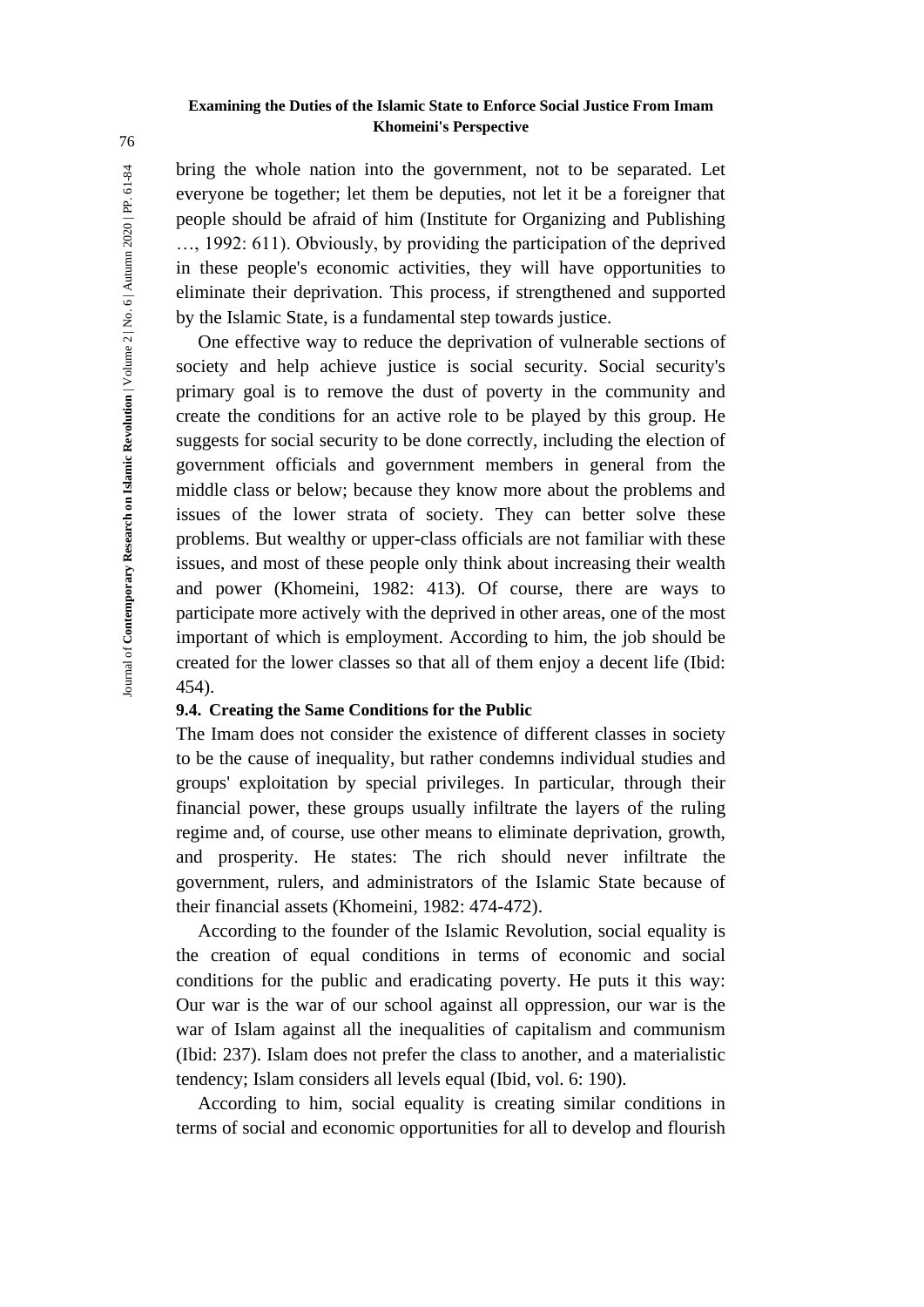their talents and abilities and create a just society without poverty and deprivation. In this situation, people can earn income according to the possibilities and opportunities available in the community and within the framework of Sharia's laws and rules with their efforts. These incomes can be useful in the economic and social balance of the society.

Accordingly, maintaining balance in society is one of the most central issues in achieving social justice from the Imam's point of view; in examining his words, the emphasis is on the effort to realize the rights of the poor and the oppressed strata. He repeatedly emphasizes that he should consider all sections of society's interests and the public's interests (Khomeini, 1981: 74). To achieve this goal, he always recommended to the authorities. Among his many points of emphasis, we can mention this speech: Islam wants adjustment, it does not stop capital, nor does it allow money to become one that has hundreds of billions of dollars and this one night when it goes to its children to have no bread ... This is not practical, no Islam agrees with this, not any human being agrees with this (Khomeini, 1982: p. 470).

# **9.5. Training Specialized and Loyal Forces from all Groups of People**

Imam Khomeini, unlike a group that considers the main reason for the backwardness of underdeveloped nations to be the lack of access to advanced technology, in their guidelines emphasizes the need to train non-colonial human resources and thus outlines the economic and political dependence on the yoke of emancipation. He says: Brains must be used to make everything we need ourselves (Office of Preliminary Assemblies, 1988: 99).

Interestingly, extensive research by several experts suggests that the main problem with the underdevelopment of the Third World lies in software and human resources. And developing countries will not be able to get rid of the yoke of economic dependence and get rid of politicalcultural domination without focusing on training human resources.

The Third World's dominant countries' policy is to hold back the workforce and their dependence on all areas. Imam states the following to Iran: We've had a school for a few years. It's been almost seventy years since we've had Dar al-Found. We've had a university for years now. We have had a university for many years. Now they are bringing doctors from the United States or other countries for taking a Tonsils from the Shah or his children. When they want to build a building, even a building, even an asphalt, even a road, still an external expert (Institute for Organizing and Publishing, 1992: 100).

**9.6. Fighting Money Laundering and Paying Attention to Spirituality**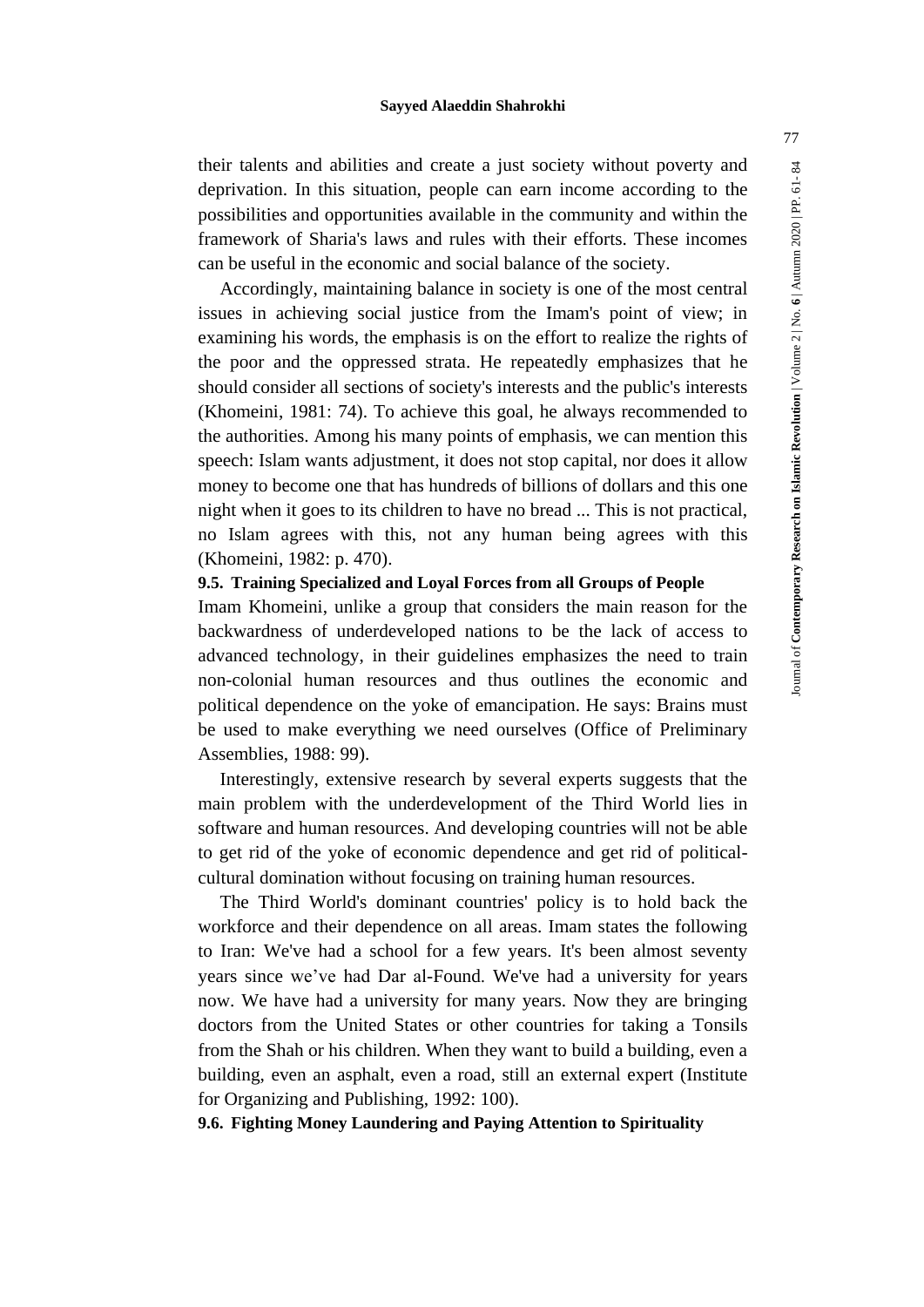Man needs material instincts to live his life. Suppose the conditions in the society are such that the field of competition in these matters is promoted. In that case, it will trample the deprived and oppressed strata who cannot compete, and there will be no effect of real development and justice in society. Will limit everything in the interests of strata. From the Imam's point of view, if through Islamic education, a person refines himself and internalizes high spiritual and divine values, material values are the means for him to achieve the goal. He says: Islam wants to save the world of the oppressed. It wants the whole world to be spiritual. The whole world should be closer to the holy world. Islam has come for human beings to let go of their physical interests and reach spirituality (Khomeini, 1982: 241).

Elsewhere, he points to two kinds of values in human life: Values in the world are of two kinds, one kind of spiritual values. Spiritual values are permanent values. The other kind of thing is material. 'What is the level of government and society (politics) is spiritual values?' (In the time of the Prophet (PBUH) Ali (A.S)), these were the two cases in which the spiritual values of the government ruled (Ibid: 169-168).

The opposite of the rule of spiritual values is the tendency of human beings to materialize. According to Imam Khomeini, human beings' greed for gaining power and accumulating wealth is another factor that creates injustice. The Imam seeks the source of this psychological factor from his anthropological point of view in man. In other words, psychologically, there is a factor in human beings that leads them to gain more and more wealth and power. Along with increasing social wealth and power, their greed grows to improve it as much as possible. This factor, which in itself leads to a lack of refinement of human personality, leads him to use power and wealth in the direction of his desires (at this level, human wants are equal to animal desires). Imam explains this as follows: The more wealth is added, the greater the greed of man, the more power is added, the greed of man is added to power, and if a man is not pious, that power is used for himself (Ibid: 33).

Contrary to many people's beliefs, the pursuit of a better life and happiness attainment brings together wealth and Properties. Imam considers the happiness and a better life in the balance of livelihood. This interest in materialism creates the competition of some human beings to acquire wealth. In this money-making competition, justice is the first victim. On the other hand, they have sacrificed justice and do not have the right conditions. According to the Imam, those who have many things should not think that their happiness is so great, a person who has little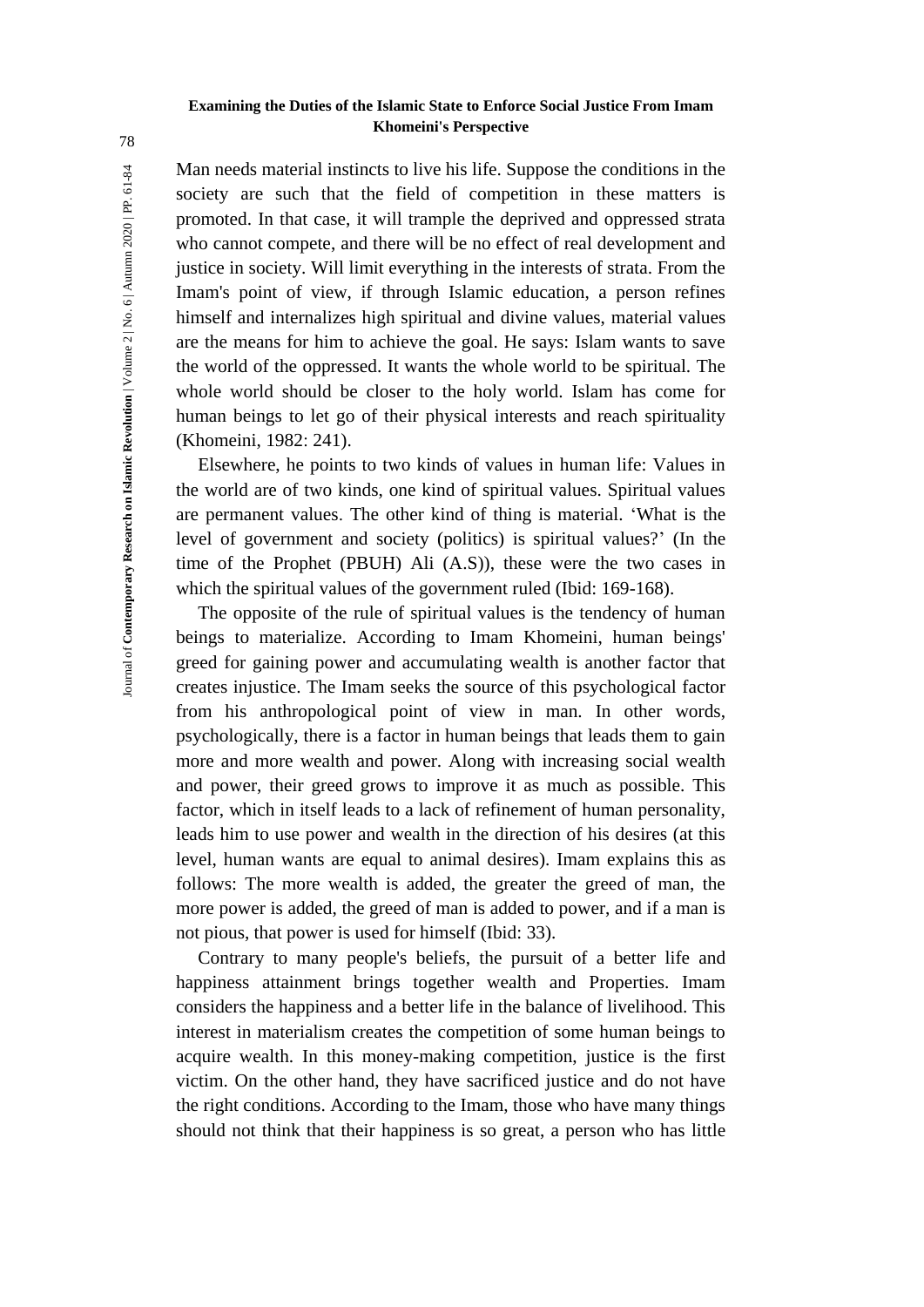but much of his livelihood. This man takes the pleasure of life, the same material life, more than the joy of having a hundred palaces, and is in trouble every day and night (Ibid: 223).

### **Conclusion**

The formation of a revolution with religious ideas in capitalism, materialism, and communism was a miracle of its kind. The leadership of this revolution was in the hands of a wise scholar from the Holy Prophet of Islam's lineage. He was a revivalist of Islam when, according many scholars and based on available evidence, there was no room for religious expression in other peoples' social and political life and marginalized religions for a variety of reasons. Imam Khomeini led a revolution that, by achieving victory, disrupted all these equations and re-introduced religion as one of the most basic human needs in all aspects of his life.

One of the most critical issues in all schools, including the religion of Islam, is justice. As the leader of a tremendous and exceptional revolution in the contemporary world and because he was an Islamic scholar, Imam Khomeini paid attention to justice and considered it one of the essential axes of his goals in carrying out the Islamic Revolution.

According to him, God Almighty and the divine prophets who were his messengers considered the establishment of justice as a necessity among human beings. Therefore great efforts should be made to achieve this critical goal. Providing adequate and equal opportunities can be a crucial step in achieving justice. He considers the criterion of superiority in purity, social affairs, and the enjoyment of possibilities that he believes should provide the same conditions for everyone.

Imam Khomeini assigns duties and responsibilities to the Islamic State to achieve justice in society. With government officials' efforts to implement these cases, we can see fundamental steps to achieve justice in society. Things like a fair distribution of wealth, economic independence and the denial of colonialism, public participation in favor of the deprived, creating the same conditions for the public, training skilled and committed forces and combating monetarism, and paying attention to the spirituality of ways to achieve this goal is valuable. No doubt can achieve justice with just and committed leadership and competent officials through these strategies.

The Imam does not seek the role of the state in achieving social justice in taking money from the rich and distributing it among the poor; Rather, it identifies mechanisms to accomplish this: First, the rights, priorities,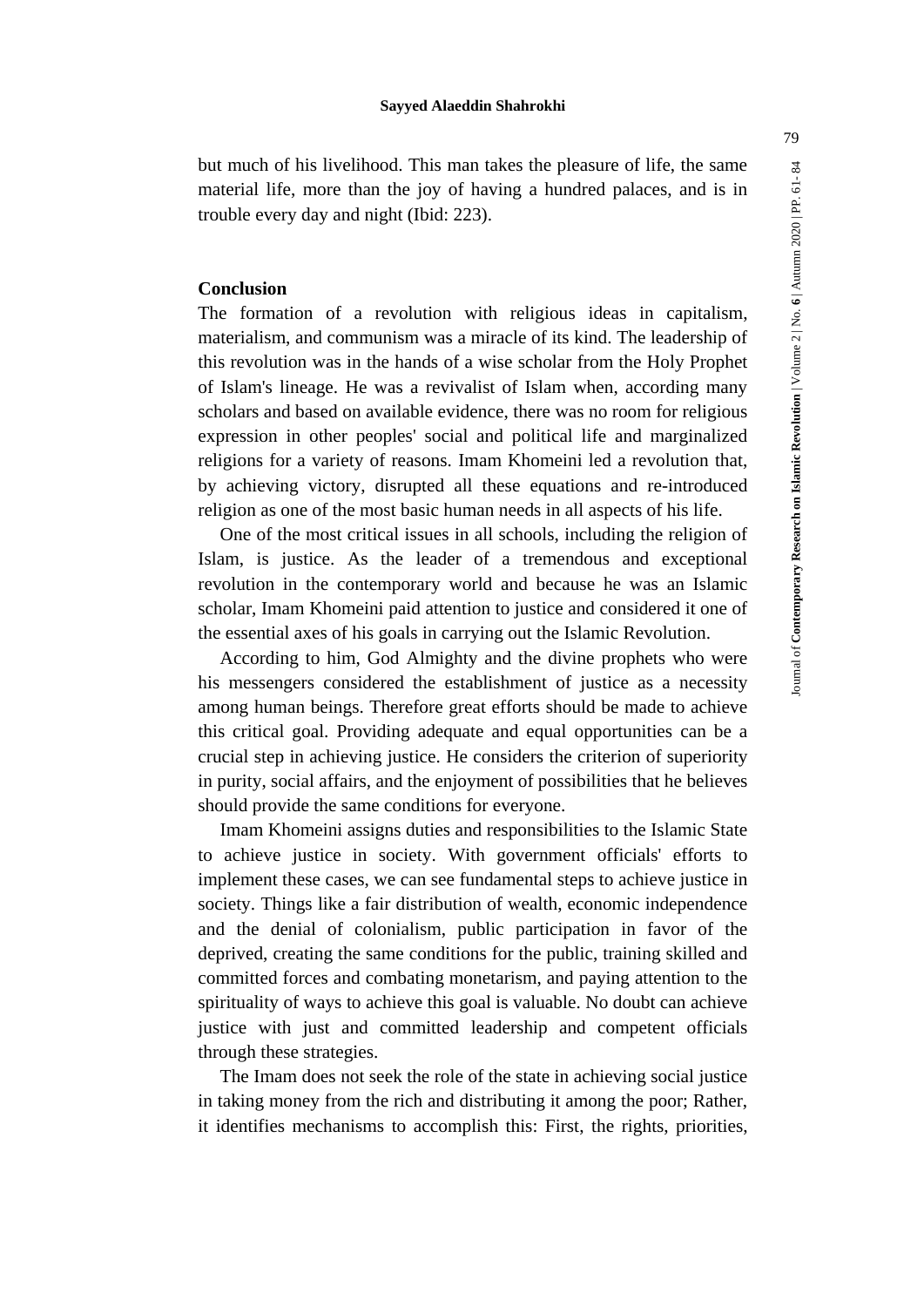and dignity of individuals, especially the deprived, must be adequately defined, then must observe these rights with the utmost care and by the individuals and authorities involved. He often places special emphasis on taking care of the lower classes and defines mechanisms for the government to fundamentally and permanently change these classes' situation. A closer look reveals that by implementing these strategies, the government can achieve some dimensions of justice in society:

Creating permanent work and job security for all job seekers, providing working conditions, facilities and tools to meet the needs of people and providing it to them, producing essential goods to the point of self-sufficiency, From the minimum facilities of a decent life, equitable distribution of welfare, health and development services in all parts of the country and for all citizens, most importantly the realization of the rights of individuals with respect and equality among them and relying on the law, so that Lead to balance in society.

Another mechanism is social security, which, while preventing class divisions and the spread of inequality, also compensates for injustices leftover from the past. Economic justice in society includes the realization of justice in production, exchange, consumption, and distribution in the ideal Islamic economics model, the government's role in creating relative balance and economic guidance, and management in all four areas. Moreover, the government's economic system role will be very limited and only to create opportunities and remove obstacles in achieving economic justice. The government's role in the economy is the realization of rights through the regulation and control of relations and distribution networks in the field of economic relations. It must be able to create institutions; it must strike a balance between the system of production and consumption.

Imam's important government planning strategy and action for individuals' economic participation without discrimination or rentseeking is another step towards achieving social justice. In case of strict implementation and following the laws, not violating the regulations and paying the funds that everyone, especially the affluent people, must pay to the government as a suitable lever for the government to prevent the creation of deep class gaps and promote welfare And the relative satisfaction of the deprived classes. Another lawful behavior is to avoid extravagance and to deal with luxury and consumerism, which brings the balance closer to achieving balance by the Imam's suggestion to provide additional expenses to address these issues to the needy.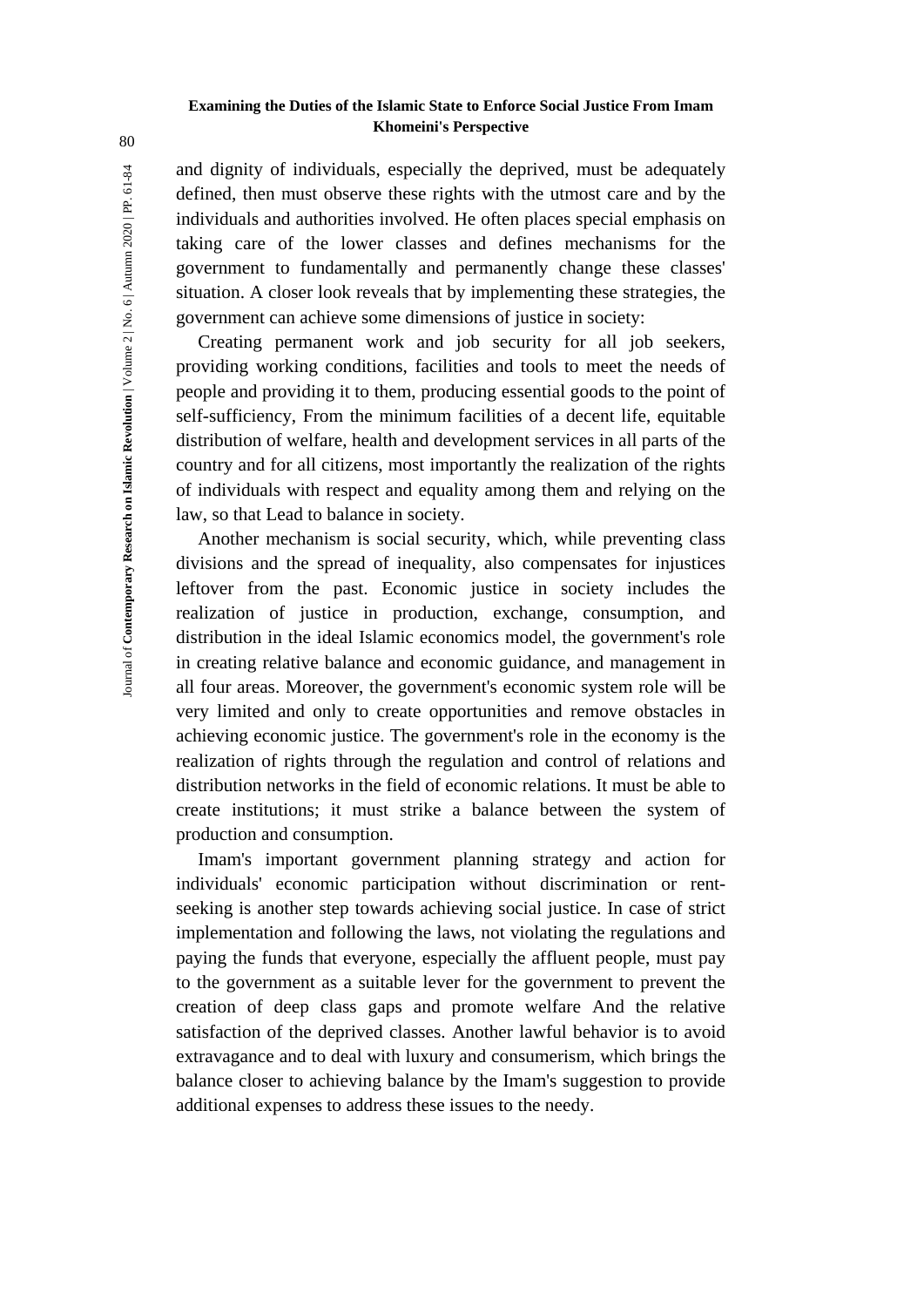Finally, from Imam Khomeini, justice and all its components and dimensions have a divine origin and define in the framework of Islamic religion and law. Hence, justice has a divine and flawless face and is not subject to human tastes and desires; Therefore, he considers all pillars, especially the government, in this regard, to have the responsibility to fulfill this task. Accordingly, his views are not applicable to the role of government in social justice with modern theories of justice, which have a liberal origin, and justice is not ideal for satisfaction and desirability or social contract.

### **References**

The Holy Quran.

- Alam, A. (1998). *History of Western Political Philosophy*. Tehran: Ministry of Foreign Affairs Publications.
- Ashouri, D. (2013). *Political Encyclopedia*. Tehran: Morvarid Publications.
- Bashirieh, H. (2008). *Teaching political science: Fundamentals of theoretical and foundational political science*. Tehran: Contemporary Look Publishing.
- Beheshti, M. (1999). *Truth and Falsehood from the Viewpoint of the Quran*. Tehran: Boqeh.
- Biazar Shirazi, A. (1987). *Resaleh Novin (Worship and Self-Making)*. Tehran: Islamic Culture Publishing House.
- Blazori, A. (1424). *Ansab al-Ashraf*. Beirut: Dar al-Fikr.
- Feiz ol-Islam, A. (n.d). *Translation and Interpretation of Nahj al-Balaghah*. Tehran: Islamic Publications.
- Firahi, D. (2015). *The Political System and Government in Islam*. Tehran: Samt Publications.
- Golpayegani, M. (1982). *Amir Al-Mo'menin's Blessed Order to Malik Ashtar*. Tehran: Mohammadi Publishing Center.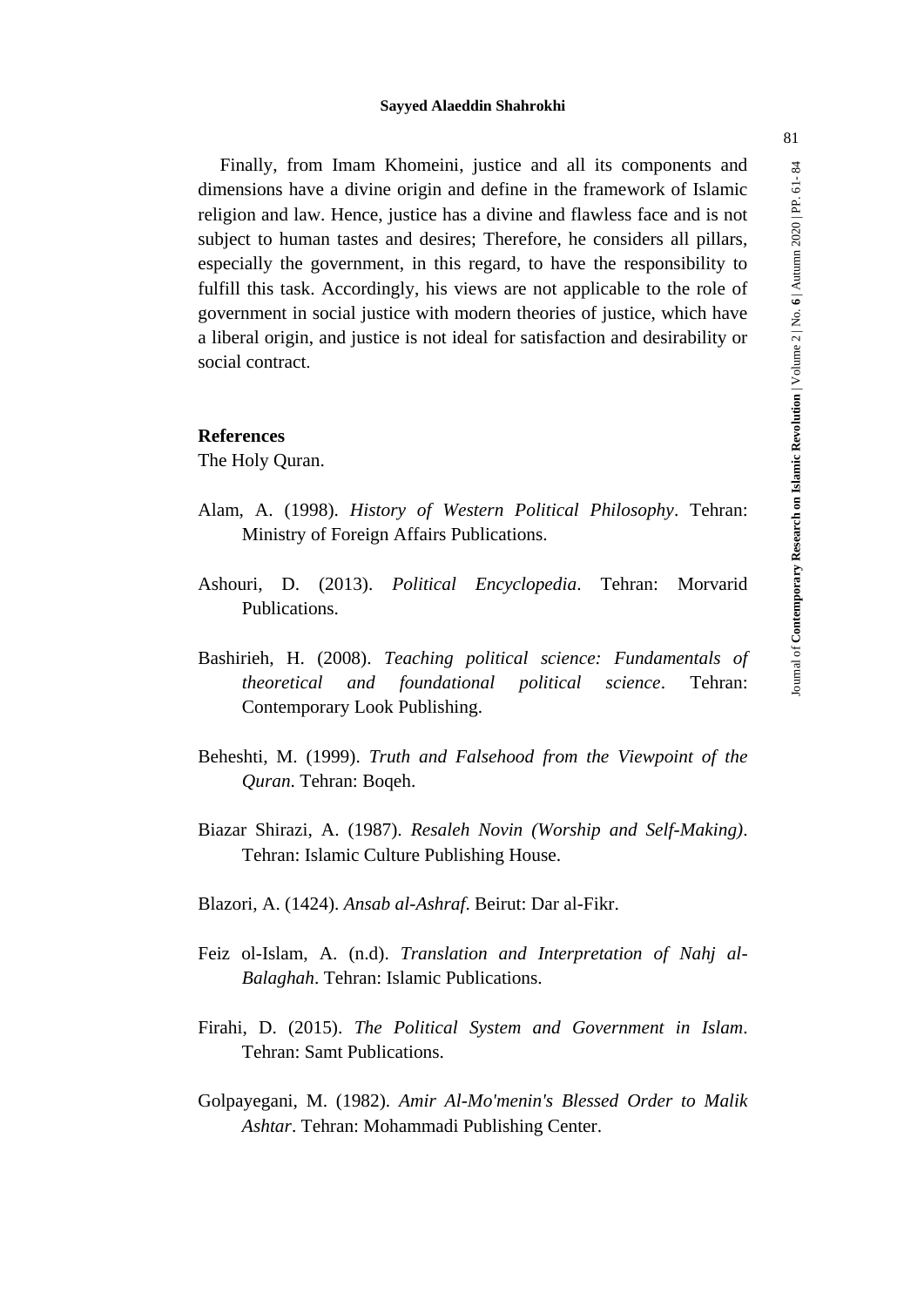- Haji Sadeghi, A. (2007). *Philosophy and Political System of Islam*. Qom: Zamzam Hedayat.
- Hamidullah, M. (1987). *The First Written Constitution in the World*. (Gh, Saeedi. Trans). Tehran: Besat Publications.
- Hassani, M. (1999). *Renovation of Society from the Perspective of Imam Khomeini (PBUH)*. Tehran: Oruj Publishing House.
- Hatami, M. (2005). *Principles of Legitimacy in Shiite Political Thought*. Tehran: Razi Science and Technology Publishing.

Haywood, A. (2013). *Politics*. Tehran: Ney Publishing.

- Institute for Organizing and Publishing the Works of Imam Khomeini. (1992). *Kowsar, Collection of Lectures of Imam Khomeini (PBUH), Along with a Description of the Islamic Revolution's Events*. Tehran: Institute for Organizing and Publishing the Works of Imam Khomeini
- Jafarian, R. (2013). *History of Islamic Iran*. Tehran: Amir Ghorbani Electronic Publishing.
- Jamshidi, M. (2001). *Theory of Justice*. Tehran: Imam Khomeini and Islamic Revolution Research Institute.
- Kaabi, A. (2014). *Jurisprudential Description of the Constitution*. Tehran: Guardian Council Research Institute.
- Khomeini, R. (1981). *Velayat-e Faqih (Islamic Government)*. Tehran: Amirkabir
	- ـــــــــــــــــــــــــ) 1982(. *Sahifa Noor*. Tehran: Ministry of Culture and Islamic Guidance.
	- ـــــــــــــــــــــــــ) 1983(. *In Search of the Way of the Imam's Word*. Tehran: Amirkabir.

Makarem Shirazi, N. (n.d). *Tafsir Nemoneh*. Tehran: Islamic Library.